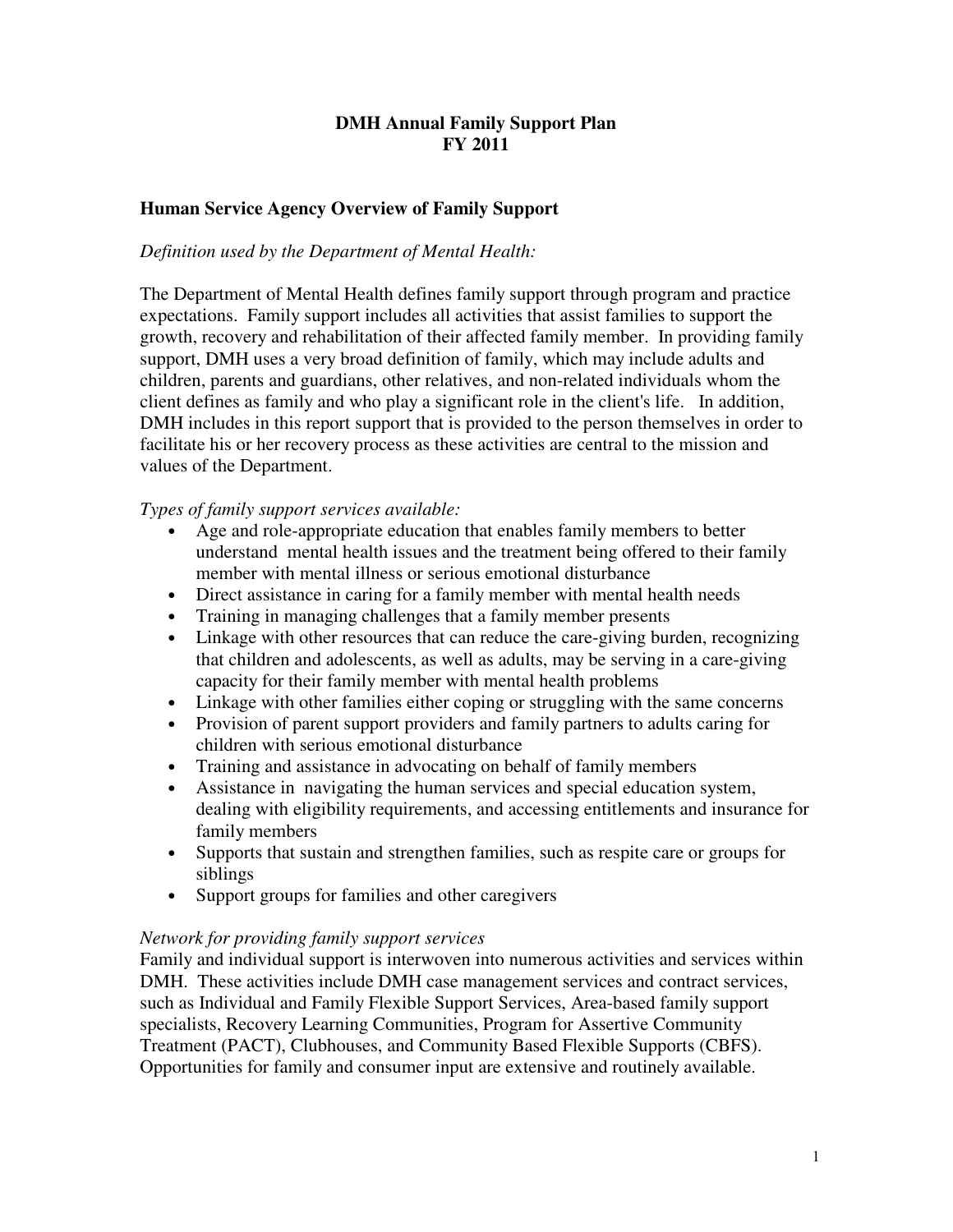## *Processes used to get input for the Family Support Plan from families of individuals who receive DMH- funded services*

- DMH Area and Site boards regularly participate in needs assessments and program planning. (Ongoing)
- The Mental Health Planning Council, a federally mandated body including consumers and family members of adults, adolescents and children, meets throughout the year. There are several subcommittees of the Planning Council with significant family member and consumer involvement. These include the Professional Advisory Committee on Children's Mental Health, Youth Development Committee, Multicultural Advisory Committee, TransCom (The Transformation Committee), Restraint/Seclusion Elimination Committee, and the Parent Support Committee. (Ongoing)
- The Massachusetts Chapter of the National Alliance for the Mentally Ill (NAMI-Mass) and the Parent Professional Advocacy League (PAL) are in frequent communication with the Department regarding issues of concerns to family members. (Ongoing)
- Meetings have been held across the state with parents of children with serious emotional disturbance (SED) as part of the planning process for implementation of the Children's Behavioral Health Initiative (CBHI) of which the Rosie D remedy is the first phase.<sup>1</sup> The purpose of these meetings is to gain better understanding of the services families are seeking and how they might best be delivered.
- The DMH Commissioner created a Consumer and Family Member Involvement Team in FY10. This team is charged with developing a plan to systematically integrate family and consumer involvement throughout DMH activities, including service design, delivery, planning, evaluation and improvement activities.
- For children and adolescents, DMH service system planning is intertwined with planning and implementation of CBHI, the first phase of which is the remedy for the Rosie D lawsuit. The population directly affected by the remedy (MassHealth members from birth to 21 with SED) includes many families who are now part of the DMH service population. Therefore, as the CBHI implementation progresses, DMH continues to assess how it purchases and delivers services so that its services align with the Commonwealth's overarching goal of a service system for families of children with serious emotional disturbance that addresses child and family needs regardless of the family's insurance status or particular agency involvement. The input from families of youth up to age 21 and from young adults is critical in guiding thinking about the DMH child-adolescent system and

<sup>&</sup>lt;sup>1</sup> The CBHI reflects the commitment of the Executive Office of Health and Human Services to creating a children's behavioral health system that is integrated across agencies that will enhance service provision while increasing efficiency and reducing duplication of services and costs.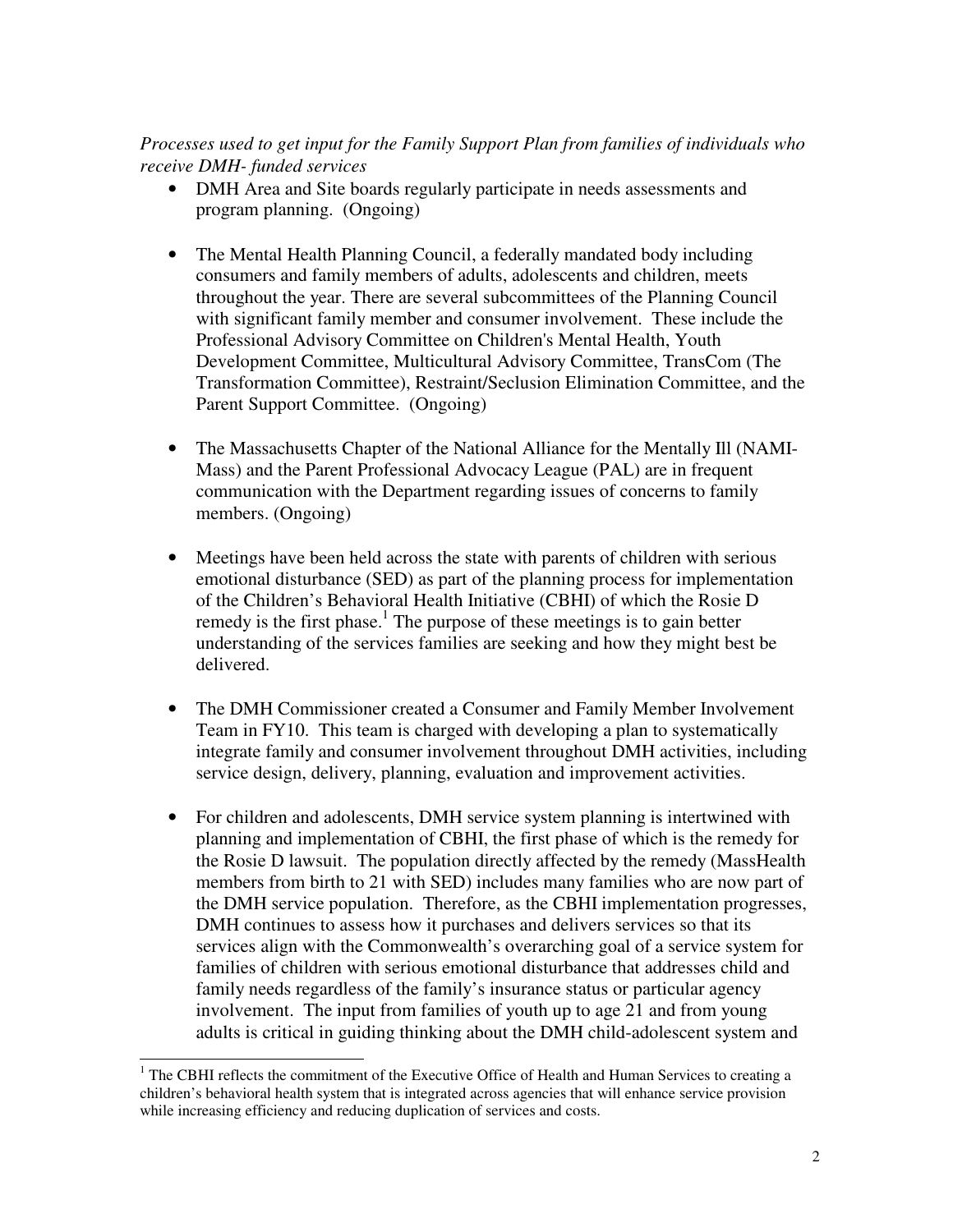is solicited through targeted meetings of parents and young adults, as well as the active participation and engagement of parents who sit as members of CBHI executive and advisory committees and other DMH policy committees. More specific input is also solicited from families and young adults as part of each DMH procurement of child-adolescent services. Family members serve on design teams and co-present with state agency staff at provider forums and meetings with state agency staff as an orientation to new service models being procured.

- DMH has enhanced its websites and public information materials to make information about DMH services more available. In 2009, a new Office of Training and Consumer Affairs was created within the Commissioner's Office. Staff includes the Director of Consumer Affairs, the Consumer Affairs Information and Referral Specialist, and the Co-directors of Training. Nearly one-fourth of all calls fielded by the office come from family members of consumers. The office will expand efforts and identify opportunities to include stronger consumer and family participation in policy, planning and implementation of the Department's initiatives.
- Through administrative processes, staff assignment, and procurement, DMH will continue to address key concerns raised to date by families, to the extent that resources allow. Specific recommendations to enhance family support include:
	- o Make information about DMH and its services easier for families to obtain
	- o Improve access to services that enable a child to receive appropriate services in a timely manner, thereby significantly decreasing the burden on families
	- o Continue to focus assessment and services on a strengths-based, child and family centered approach
	- o Work with providers so that they can do a better job informing families about their family member's diagnosis
	- o Provide peer support for family members and build it in at various levels of the service delivery system
	- o Increase availability of respite care
	- o Invite families to serve on human rights committees
	- o When informally or formally requesting input from families about their experiences with DMH, clearly state to families that we are soliciting their input to improve the system and assure that families understand their responses are included in Chapter 171 planning
	- o Recognize that adults who are parenting while trying to cope with their own mental illness need specialized services and supports, for themselves and for their children
	- o Make sure that "crisis plans" for adults who are parents address what will happen to their children
	- $\circ$  Keep the focus on "recovery" for adults provide them with the opportunity to become effective, capable independent adults (and parents)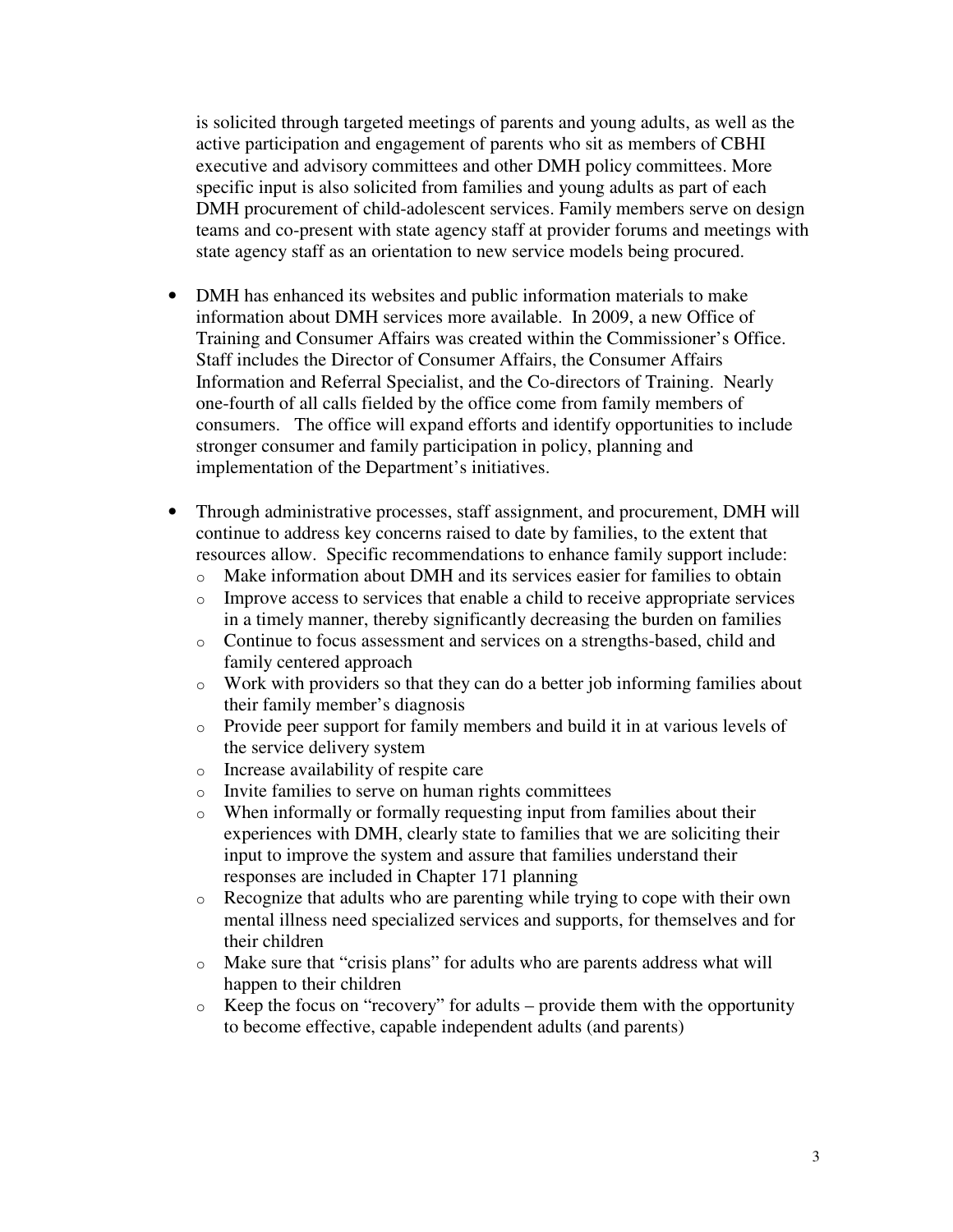# **The Plan**

The DMH family and individual support initiatives discussed below represent DMH's response to date to the input given by families and consumers through the ongoing DMH processes of constituent involvement in program development. Parents, family members, and consumers have been involved in both the design and implementation phase of these initiatives. Specific levels of involvement are identified with each initiative.

## **I. Family Empowerment**

## **Current Initiatives**

Family members are represented on the Commissioner's Statewide Advisory Council. Parents of both adult and child mental health consumers are also key members of the State Mental Health Planning Council. The Council must review and approve the annual State Mental Health Plan and the Implementation Report that Massachusetts submits in order to receive federal funds through the community mental health services block grant. In 2009, the Planning Council voted to create a subcommittee on Parents and Families to focus on the needs and issues surrounding people with mental illnesses who are parents. Parents are also represented on the statewide Professional Advisory Committee on Children's Mental Health, an independent group that has been in existence for 28 years which advocates at the state level on issues related to the mental health of children and adolescents. Parents and consumers are also active participants and assume leadership roles on the Youth Development Committee, TransCom, and the Multicultural Advisory Committee.

The Children's Behavioral Health Advisory Council, established in 2009 in response to chapter 321, the Children's Mental Health Law, has parent representation as Council members and on its six sub-committees.

The Area and Site-based structure of DMH also promotes family empowerment. Family members are represented on Site and Area Boards that advise on local program development, regulations, statutes and policies. Family members and consumers participate in the service procurement process through membership on proposal review committees that make recommendations to the Department about contract awards and they also participate in local committees that work on the details of refining and improving the quality of services.

DMH also contracts with the Parent/Professional Advocacy League (PAL), the state chapter of the National Federation of Families for Children's Mental Health and statewide organization responsible for making sure that the voices of parents and family members of children with mental health needs are represented in all policy and program development forums both within DMH and in other state agency and interagency forums. PAL provides training to a network of forty-three family support specialists to enhance their advocacy skills. PAL maintains regular communication with the local support groups facilitated by family support specialists, and, through them, solicits input on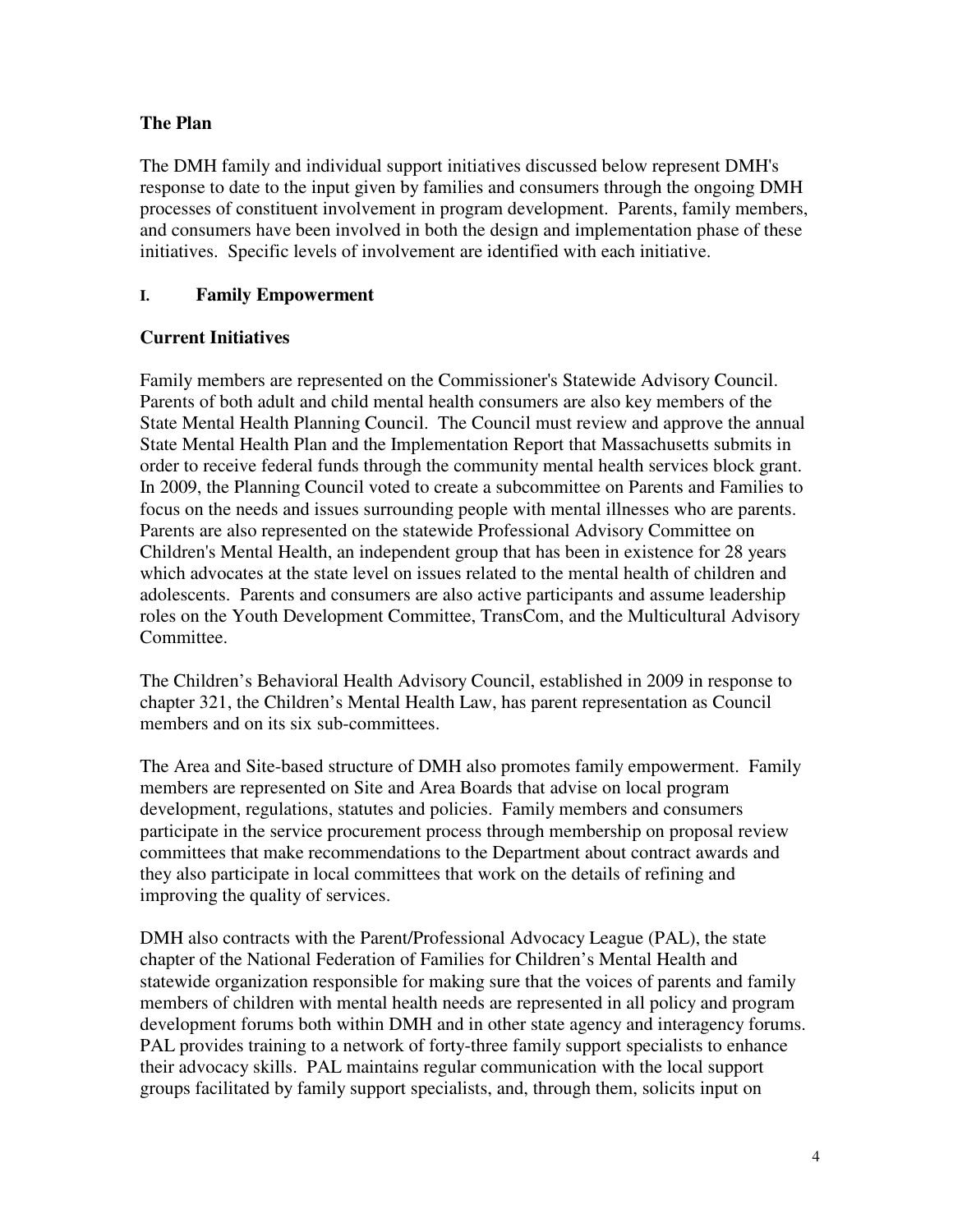proposed changes to state and federal laws, regulations, and program designs that affect children with mental health challenges. PAL provides feedback to DMH staff about problems that parents are experiencing in regard to service access and quality based on information from support groups, surveys that it conducts, and calls to the office. PAL members have also been frank about the fact that, beyond the child identified as the client, family members often have their own needs, and PAL has advocated for service provision that is built on an understanding of the needs and strengths of both the child and the family. In FY'08, the Massachusetts Behavioral Health Partnership funded PAL to provide training on parent empowerment, advocacy, and knowledge for parents with MassHealth coverage, and for individuals who were parent support workers. DMH staff maintains regular communication with PAL and with representatives of other parent organizations serving families whose children have mental health needs. DMH also maintains close ties with Adoptive Families Together (AFT), an organization of adoptive families that now operates as a program of the Massachusetts Society for the Prevention of Cruelty to Children. AFT provides support groups across the state and develops written material to help educate and assist parents in advocating for the best services for their children. DMH makes AFT materials available through the DMH-funded family support specialists.

DMH convened a group of state agencies and PAL to develop an approach to the training and certification of family specialists who work in state funded activities. This includes the Family Partners working in the CBHI Community Service Agencies (CSA) and the DMH Family Support and Systems Specialists working in the community and as part of the Mobile Crisis Teams. To ground the group's work in best practices and current thinking in this area, in FY'10 PAL conducted a review of approaches used by other states and the National Federation of Families for Children's Mental Health, and has worked with a national consultant on the training curriculum.

#### **New Initiatives**

The DMH procurement planning process has offered structured opportunities for input from families of both child and adult clients. In 2009, DMH began the first phase in the redesign of its adult community based services with the procurement of Community Based Flexible Supports (CBFS). In 2010, DMH sought feedback from its stakeholder community, including family members and consumers, with the issuance of two Requests for Information (RFI). The first RFI, issued in March 2010, solicited feedback on the proper positioning of Clubhouses in DMH's redesigned continuum of community services. Three community forums were also held across the state with significant participation by consumers of Clubhouse services and their family members. The second RFI, issued in May 2010, sought information to assist DMH in the development of peerrun adult respite services. This new service will be designed to provide individuals in crisis with a safe, supportive environment as they participate in peer support activities which are consistent with the principles of recovery and resilience. DMH plans to issue Requests for Response (RFR) for Clubhouse and peer-run adult respite services in fall 2010.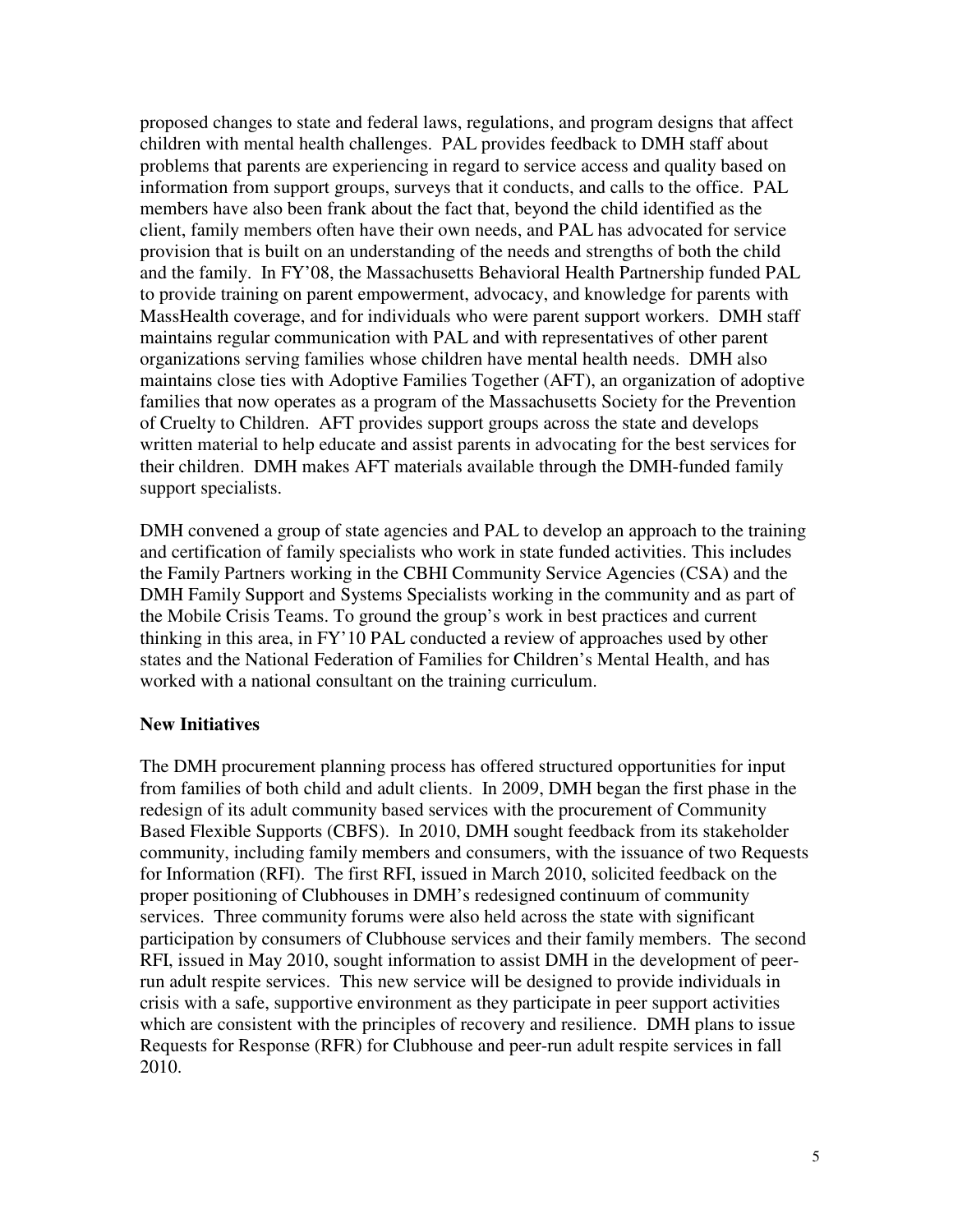For adults, these service systems will promote independence while at the same time be supportive of families of adult clients, many of whom continue to be key resources for their adult children, even when those children live out of the home. DMH will continue to work on the question of how to support family members of clients who are their own guardians who choose not to involve their families in their treatment, as those family members often feel distraught and frustrated by being cut out of the process of helping a loved one.

The Child and Adolescent Division will continue existing activities and plan for reprocurement of the statewide family support network, with new contracts intended to start July 1, 2011. With initial DMH funding, PAL began work on a training and certification process for parent support providers and will continue this work in coordination with CBHI efforts in FY'11.

The State Mental Health Planning Council subcommittees remained active this year and provided significant input into policy and program development. Examples of subcommittee activities that included substantial family member and consumer involvement are described below:

- Professional Advisory Committee on Children's Mental Health (PAC): The PAC continues to pay active attention to the Children's Behavioral Health Initiative. It held a joint meeting with the commissioners of the Departments of Children and Families and Mental Health where each talked about departmental goals and priorities, the expected impact of the broad implementation of the first phase of the Children's Behavioral Health Initiative, the Rosie D remedy, the RFR process and its impact on agencies, and the opportunities for promoting integrated service delivery. The Court Monitor for the Rosie D. Remedy also met with the PAC as did the commissioners of the Departments of Youth Services and Early Education and Care. The PAC will continue to look at the real impact on children of the new remedy services and is advocating for an evaluation process to determine if children and families are better as a result of CHBI. The PAC also continues to monitor the impact on underinsured children and those not covered by Mass Health who are currently eligible for state services. As the Commonwealth expands its efforts to promote adoption of medical homes in primary care settings, the PAC has also worked over the past year to ensure that the needs of children with mental and behavioral health conditions are addressed in these efforts. In addition to its work on specific items, the PAC continues to serve as an information-sharing forum for its members and thus promotes coordinated advocacy. The PAC worked with the Children's League focusing on evidencebased practice and in the execution of their Kid's Campaign. The state's Child Advocate, a newly created position appointed by the Governor, presented to the PAC and subsequently joined as a member.
- Youth Development Committee (YDC): The YDC represents and reports to the Planning Council on the various young adult activities occurring across the state and elicits feedback and input from the Area and Statewide Young Adult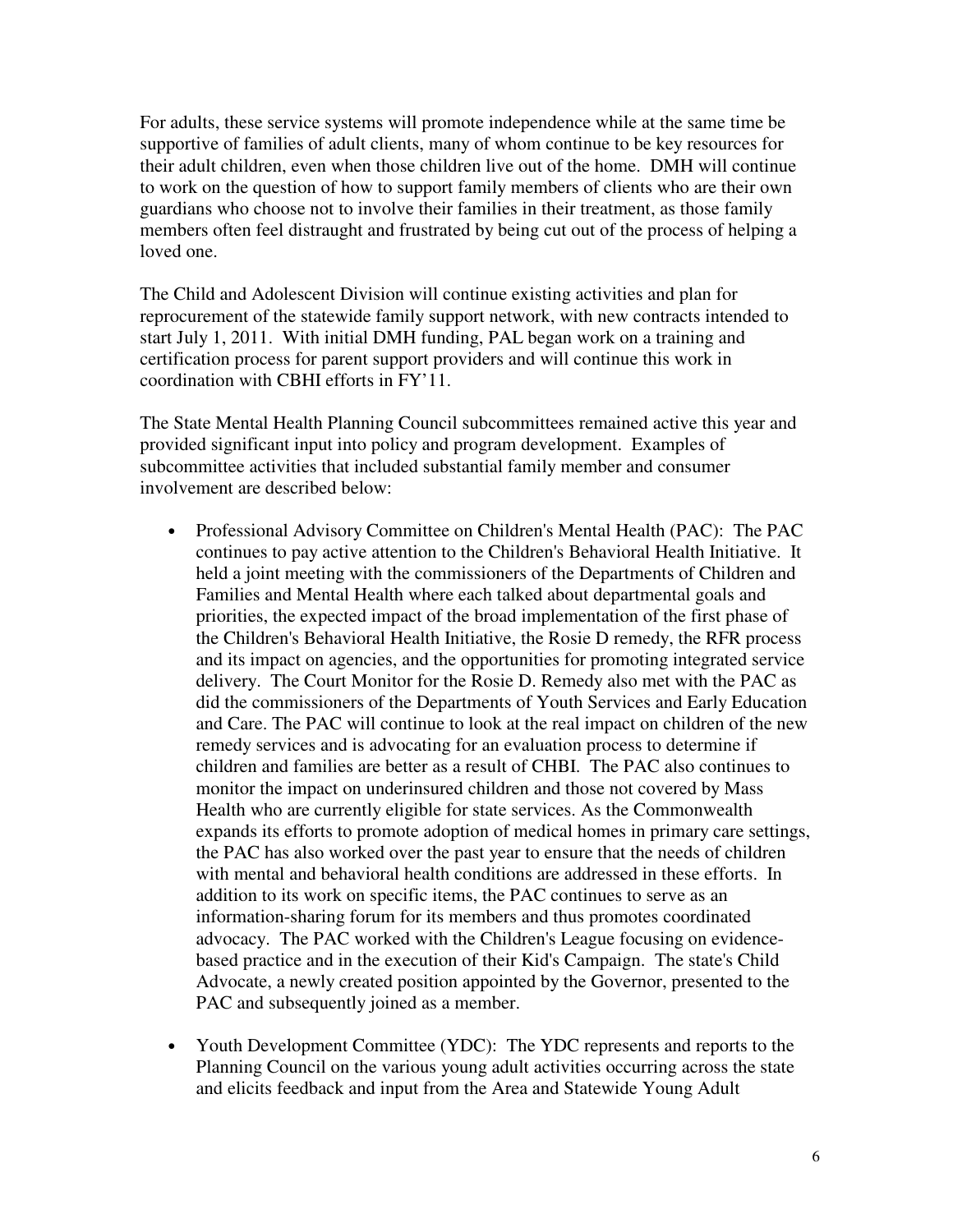Councils. The two young adult co-chairs of the YDC are active members of the Planning Council and its steering committee. Two new statewide young adult coordinators were hired this year to co-chair the Statewide Young Adult Council. The SYAC Council meets monthly sharing information on employment and educational opportunities as well as feedback on policy and planning efforts ongoing in DMH. As described below in Family Leadership, DMH has asked the Young Adult Policy Academy to convene a core group of transition age young adults to create and conduct a survey for youth across the state who are currently involved or have been involved with DMH residential programs. This will provide young adults the opportunity to contribute their ideas and suggestions and help DMH solicit young adult feedback to improve residential services and support the developing Department of Children and Families (DCF)/DMH residential procurement, Research is another strong components of the Young Adult Initiative, with partnerships ongoing at Boston University's Psychiatric Rehabilitation Center, Beth Israel Deaconess Hospital's Cedar Clinic and the Prevention and Recovery in Early Psychosis (PREP) program and the University of Massachusetts (UMass) Medical Center's Learning and Working grant. Consumer Quality Initiative, Inc., under the direction of Jonathan Delman, PhD, has also recently received a NIMH grant to develop participatory research, which is training and employing young adults in various research activities. This program also employs both part-time and full time peer mentors.

- Multicultural Advisory Committee (MAC): The committee has expanded its advisory role to other groups within DMH. For example, committee members are now represented in the State Mental Health Planning Council, Children's Behavioral Health Advisory Council, the State Advisory Council, and co-chair the Children's Behavioral Health Disparities Subcommittee. The MAC participated in a day retreat in December 2009 to provide input into the FY'11 DMH Cultural Competence Action Plan, which establishes goals, objectives and timelines for the integration of cultural and linguistic competence into Community Based Flexible Support Services and Children's Behavioral Health Initiative services.
- Restraint/Seclusion Elimination Committee: The subcommittee reviewed restraint and seclusion data from DMH state-operated facilities and has recently observed an increase in the rates of use of restraint and seclusion. The subcommittee reported these concerns at Planning Council meetings as well as in a letter to Commissioner Leadholm. Through discussions with DMH staff, several factors contributing to this trend have been identified, including the consolidation of two facilities that moved staff and patients into other unfamiliar settings and budgetary constraints that prevented the hiring of peers. The cochairs of the subcommittee met with the chief operating officers and directors of nursing of the state-operated facilities at their standing meeting to discuss the sustainability efforts of the restraint and seclusion initiative and address problem areas in furthering these efforts. The subcommittee is also reconvening site visits to state-operated facilities that were originally conducted as a part of the grant activities. The focus of these visits will follow-up on the restraint and seclusion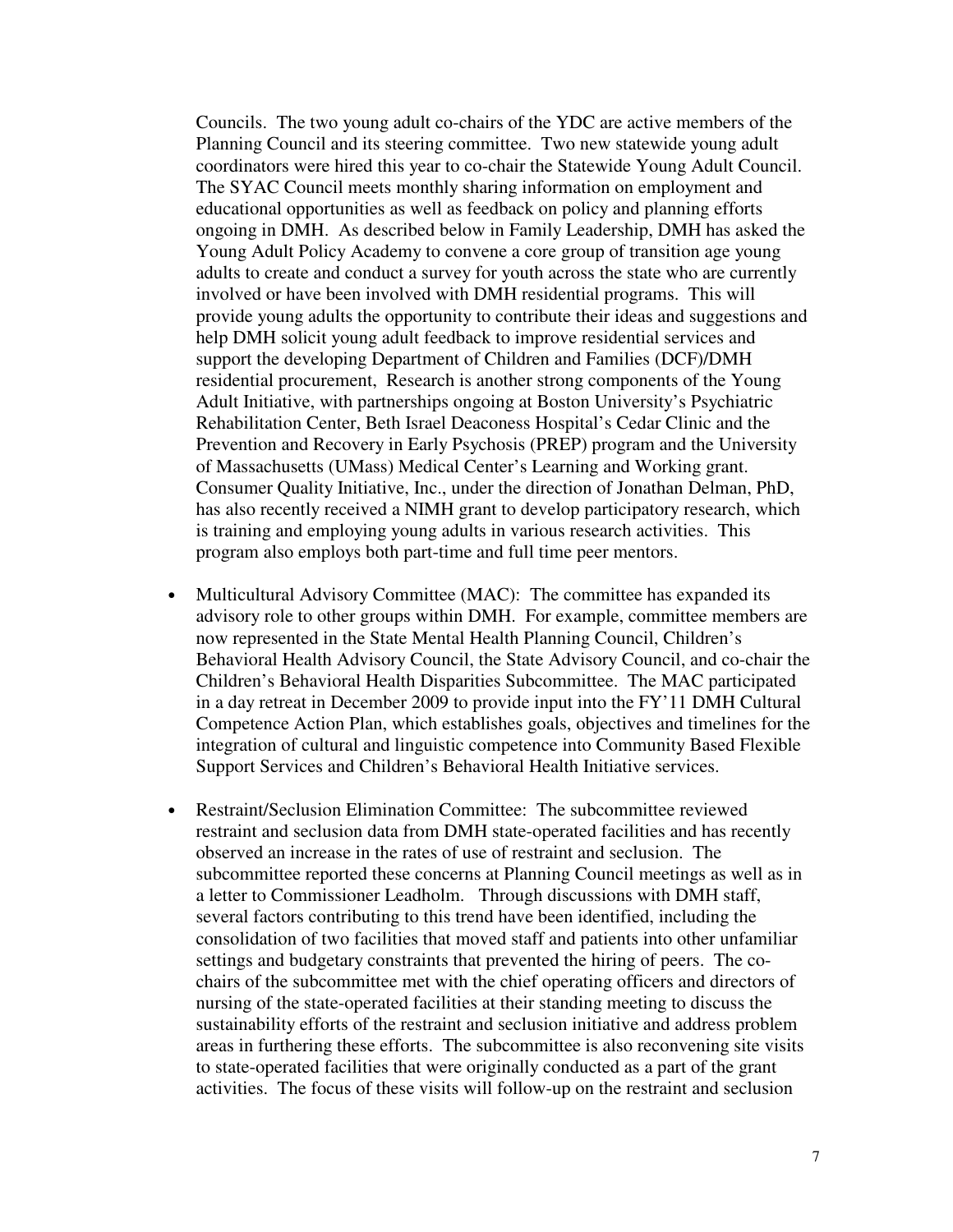strategic plans and the trauma informed care strategic plans that were developed in each facility.

- Parent Support Subcommittee: In January 2010, the subcommittee presented specific recommendations to the Planning Council focusing on mental health policy and practices including:
	- o Establish standards for adult DMH-contracted providers and Mass Health behavioral health providers too assess parent/care taking (including noncustodial, grandparents, and kinship care) functions and support needs;
	- o Train and support current peer services, both adult peer and parent support, to provide support related to parents recovery with mental illness and cooccurring disorders; and
	- o Provide for the ability of rehabilitation and behavioral health services to establish specific interventions goals that target improved parenting outcomes.

Since January, the subcommittee has focused on identifying and building collaboration with other state level groups with a similar agenda, including the Coalition for Strengthening Families and the Massachusetts Commission on Grandparents Caring for their Grandchildren. The Subcommittee has also promoted the need for parent-informed care with presentations at the State Director Children's Behavioral Health Initiative meeting, meetings with Department of Children and Families senior staff, Massachusetts Behavioral Health Partnership staff, the Strengthening Coalition meetings, and at the Planning Council's quarterly meeting. The Subcommittee has targeted next year activity on: advocating for parent-informed capacities in child and adult care services; building advocacy collaborations; developing a Parenting Recovery Resource Guide; supporting peer collaboration; educating to reduce stigma; and continuing data and information collection activities.

Planning Council Steering Committee: In March 2009, the Planning Council voted to establish a steering committee in response to feedback received in 2008 during the block grant monitoring visit. Specifically, the feedback provided in the written report identified that the large size of the Planning Council did not facilitate addressing the business of the Council during its quarterly meetings. The Planning Council endorsed a charter document for the steering committee and the first meeting was held in November 2009. The membership of the subcommittee includes the co-chairs of the Council, a chair or designee from each subcommittee and two members-at-large. The membership also includes at least two consumers and two family members of a person with a mental illness. The steering committee meets before each full Planning Council meeting to review the status of subcommittee activities, discuss block grant related activities, inform the agenda for Planning Council meetings, and address any other business that does need to go before the full Council membership.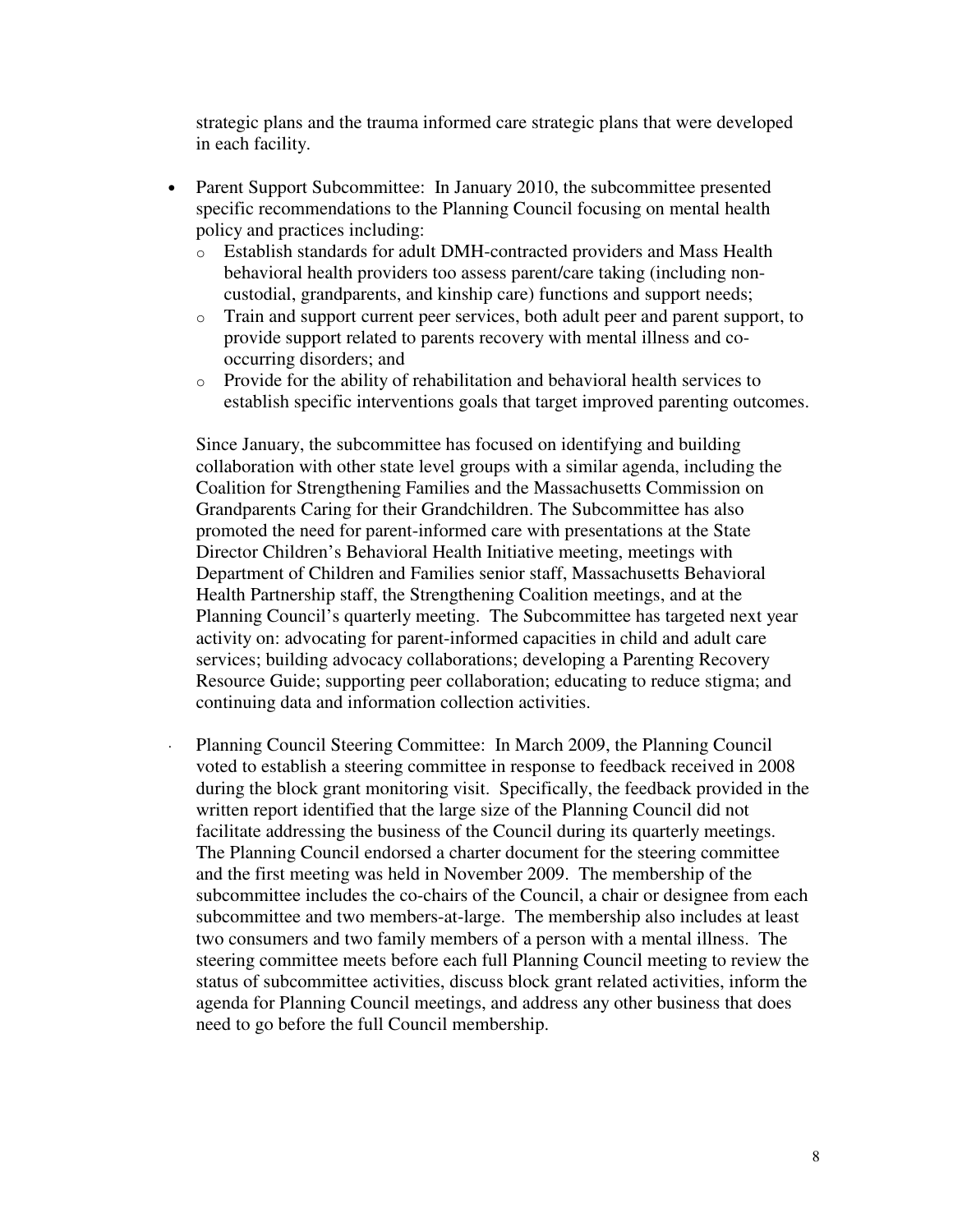## **II . Family Leadership**

## **Current Initiatives**

NAMI's "Family to Family" curriculum utilizes a train-the-trainer model to help families with children of all ages learn essential skills relevant to caring for a family member with mental illness and become knowledgeable about available interventions and resources. Trainers then run groups in their local areas and thus continue to build an informed family base. In addition, NAMI trains family members to co-facilitate support groups for families. Parents of DMH clients also participate in trainings offered through Families Organizing for Change that focuses on advocacy strategies. PAL provides monthly trainings for family support specialists that build skills in specific areas, such as effective advocacy with schools and insurers and evidence based treatments. Family support funds are used to pay for expenses associated with attending conferences and trainings. Parents from across the state attend and often present at the annual national conference of the Federation of Families for Children's Mental Health, the annual children's mental health research conference sponsored by the Research and Training Center of the University of South Florida, and the annual Building on Family Strengths conference sponsored by the Research and Training center of Portland State University. Finally, as noted above, PAL has provided training on family empowerment for parents of Medicaid enrollees.

Parents co-chair the Family Advisory Committee of the Massachusetts Behavioral Health Partnership and are represented on the EOHHS Children's Behavioral Health Advisory Council. Parents serve on the Department Elementary and Secondary Education's Statewide Advisory Committee for Special Education and on its newly formed Advisory Council on Behavioral Health in the Schools, a mandate of chapter 321, the children's mental health law.

Two parent representatives are members of the CBHI Executive Team which meets biweekly and is chaired by the DMH Commissioner and attended by the senior leaders of the other state child serving agencies. The purpose of the Executive Team is to assure the successful implementation of the CBHI which includes interagency planning and integration activities.

The Transformation Center, Massachusetts' statewide consumer technical assistance center, has taken a lead role in the state in training consumers for leadership roles. The Transformation Center conducts annual peer specialist trainings. There are currently over 130 people who have graduated from these trainings and received certification. The Transformation Center also offered a Massachusetts Leadership Academy for Spanish speakers with 39 graduates. A Leadership Academy is now planned for persons of African heritage. An ongoing study group is meeting in preparation for that event, utilizing the book, Black Pain. The Transformation Center also worked with the National Institute for Trauma-Informed Care to convene a number of forums across the state to develop the capacity of the consumer/survivor movement to be trauma-informed facilitated by national leaders: Rene Anderson, Jackie McKinney, and Ruta Mazelis.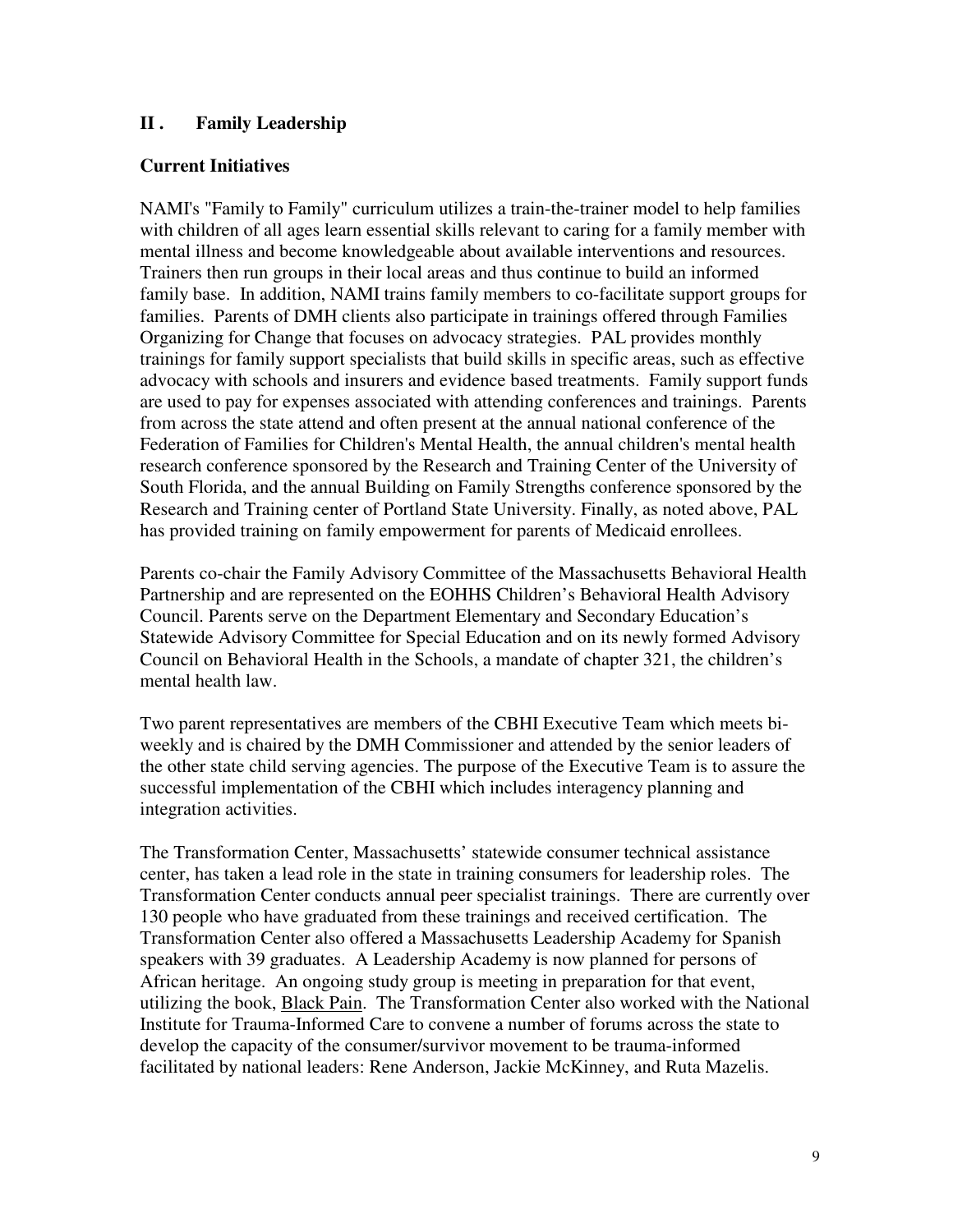A DMH-convened workgroup created definitions and job descriptions of peer and family support workers to be utilized in advancing policy development, funding opportunities and implementation. Also within DMH, Office of Consumer Affairs staff are integral members of DMH's Executive Team, Senior Management, and Quality Council. They are key participants in numerous DMH committees and workgroups. They have been working on specific new activities to enhance the consumer and family voice.

## **New Initiatives**

Family members of both children and adults will continue to be actively involved in DMH system design and service planning activities to assure that the proposed services address needs for family support and leadership at all levels, and will continue to provide feedback to the Department and EOHHS on issues of concern.

The Young Adult Policy Team, created through a partnership with The Transformation Center, is comprised of young adults who receive leadership training and coaching as they participate on the subcommittees of the Children's Behavioral Health Advisory Council. Most recently, to support the developing Department of Children and Families (DCF)/DMH residential procurement, DMH has asked the Young Adult Policy Academy to convene a core group of transition age young adults to create and conduct a survey for youth across the state who are currently involved or have been involved with DMH residential programs. This will provide young adults the opportunity to contribute their ideas and suggestions and help DMH solicit young adult feedback to improve residential services. The Policy Academy will train and coach young adults on the development of a survey tool, the facilitation of focus groups, the summarizing of findings, and public presentations of results to stakeholder groups across the state.

There are new opportunities for young adult training and employment with the awarding of a five year grant to create and sustain "The Learning and Working during the Transition to Adulthood Rehabilitation Research and Training Center" at UMass Medical Center. This Center has created eight part-time employment positions for peer mentors and is focused on the successful completion of education and training to assist young people (14-30) with serious mental health conditions move into rewarding and sustaining work lives. This past fall, the Annual Transition Age Youth Conference, "Moving Forward: Creating Successful Career Paths", was lead by young adults and attended by over 280 participants. It focused on the multiple pathways leading to success for young adults, particularly the importance of peer mentoring, education and employment.

In addition, a family member from the Multicultural Advisory Committee and two young adults from the Youth Development Council were members of the Massachusetts team that participated in the first SAMHSA National Policy Summit on the Elimination of Disparities in Mental Health Care. They continued as part of the Executive Office Health and Human Services Behavioral Health Disparities Operations Team developing policy strategies in the reduction of disparities after the summit.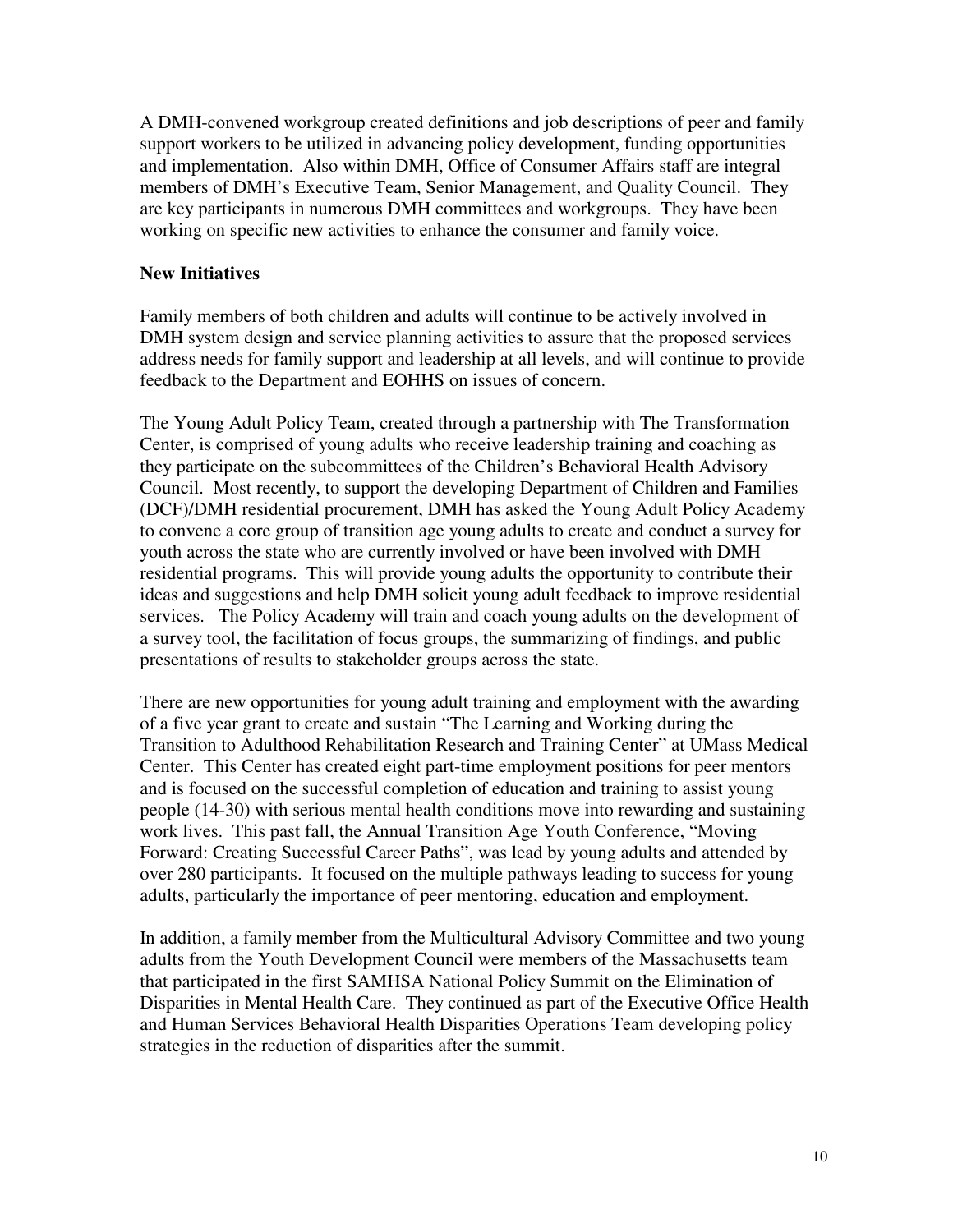DMH recognizes the important role that families play in supporting parents and caregivers who have children and youth with serious emotional disturbance. Through our parent support network and our commitment to supporting and advancing the role of family partners and other parent/family support providers, we continue to work to advance the participation and professionalization of parents and caregivers working in the system of care for children and youth with SED. For several decades, there has been ongoing debate within the children's mental health family movement about formalizing the service that families have provided to one another, and many states, including Massachusetts, have embarked on efforts to train and credential the family support workforce. Integral to this debate is the question," What do we call ourselves? In Massachusetts, parents and caregivers working in the role of support to and advocacy on behalf of the family are variously called family [support] specialists, parent support workers, parent support specialists, family partners, parent partners, and family support and systems specialists. Part of the debate rests on the lived experience that a person may bring to the role. As DMH, in collaboration with PAL and other family organizations, works to develop and train this workforce, we will continue to look to other states and the national family movement for guidance on the professionalization of this workforce with the goal of ensuring a standard of quality, expertise and performance from parent support providers.

#### **III. Family Support Resources and Funding**

## **Current Initiatives**

In FY'10, DMH spent \$3,610,262 for case management services for children and adolescents, not including the cost of supervision. As noted above, parents are usually the legal guardians, and the ones responsible for their children's care, and thus most case management activities are designed to support parents in their role. Principally, clients in need of service coordination are assigned to case management. Virtually all case management for children, and some of it for adults, can be defined as family support, in that assisting an individual to access services they need provides benefits to the entire family. Case managers work with parents to develop a child's Individual Service Plan and check in with the family regularly. They are available to families to help resolve situations as they arise. DMH case managers can assist parents of child and adolescent clients who may have their own mental health and substance use issues to obtain appropriate services. For adults living at home, much of case management support is directed to assisting the family. Even if the adult is living out-of-home, case managers and providers work with the adult's family so long as the adult has given consent. Case managers for children, adolescents, and adults help families think through the impact of the affected person's mental health problems on their lives, identify their strengths and personal resources, as well as outside resources and supports to promote the client's recovery and growth. Case managers link families to assistance for themselves, as well as for the client, as part of the service planning process, and are often the people families turn to for help in case of crises and unexpected events. They work with clients and their family members to develop advance plans for managing crises and to minimize family disruption in times of unexpected events. Case managers authorize the provision of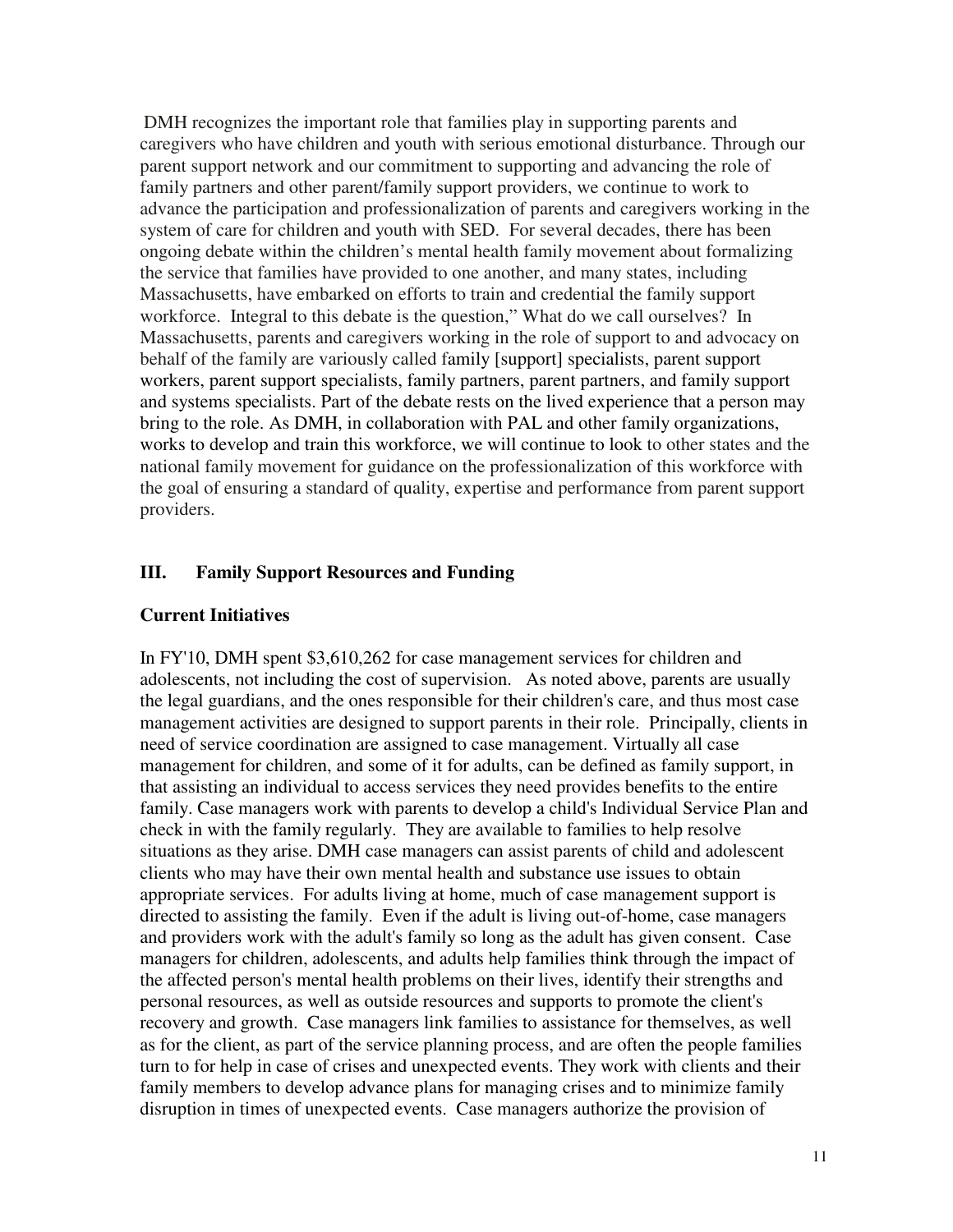services which directly support the family's caregiving capacity, help families get benefits for the client, and assist families in advocating with other entities for services and supports. As a result of the implementation of CBHI, most children on MassHealth receive Intensive Case Coordination through the CSA's. Consequently, DMH does not provide case management to these clients, although DMH does authorize other non-Medicaid reimbursable services as needed and available. One of the goals of CBHI is to integrate services across public payers and to create a seamless delivery system for the youth and family. Collaboration between DMH and MassHealth is focused on that goal. DMH funded about \$20,141,514 in FY'09 for case management for adults. There were no significant changes to adult case management services in FY'10. Approximately  $25\%$ of adult clients live with their families, and, for those who receive case management, a significant portion of case management activity is directed to supporting the family in maintaining the client at home.

In FY'10, DMH allocated \$14,607,427 for individual and family flexible support, direct services for families of children and adolescents in need of DMH continuing care services, or who require immediate intervention. DMH contracts with providers in each of its sites for Individual and Family Flexible Support Services for children authorized by DMH to receive such services. Services to families provided under these contracts may include: teaching behavior management skills; access to respite care, parent aide services, homemaker, and chore services; and supports for siblings. This service may also include consultation on advocacy strategies to assist the family in securing services from schools and other entities (including appropriate mental health and support services for parents, as needed). The contracts also include resources for purchasing individualized services to address unique challenges faced by families. Most respite care for families is funded through these flexible support contracts. However, in FY'10DMH also had \$1,194,203 in respite care-specific contracts for children and adolescents. The most common goal of these contracts is to provide relief for families.

DMH funds some family support activities that are not restricted to individuals who have been determined eligible for DMH services. In FY'10, DMH contracted with NAMI for \$244,738.00 and with PAL for \$142,000. This funding supports educational programs for families. Both PAL and NAMI offer trainings for providers to help them understand the family perspective and for community groups. In addition, DMH contracts with M-POWER/The Transformation Center for \$820,383.00 to serve as the state's consumer-run technical assistance center, conducting the certified peer specialist training program and providing supervision, support and training the peer workforce, including those employed at Recovery Learning Communities and Community Based Flexible Support services.

In each Area, DMH funds at least one family support specialist to assist individuals by telephone and to facilitate parent support groups that offer emotional support, provide education about mental health needs and state of the art treatment, teach advocacy strategies, and promote self-help for parents or other caregivers. Family support specialists are sensitive to the challenges of parents who may have mental health needs themselves, and the specialists are trained to support parents in accessing appropriate services. Parents in the support groups decide how the group can best meet their needs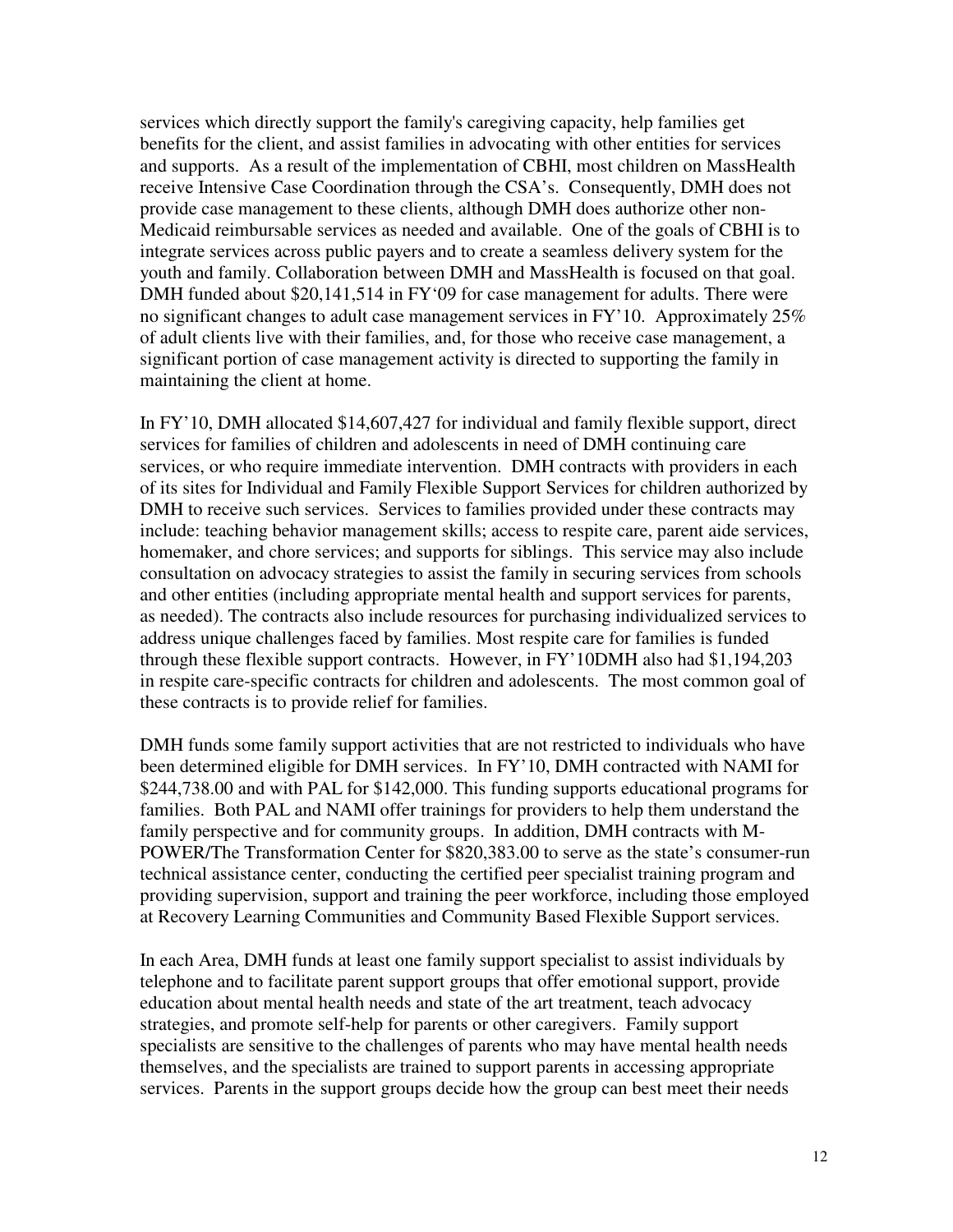and often invite community members and various professionals to provide technical assistance and training on selected topics. Services available through these family support specialists are available to all parents of children and adolescents with behavioral, emotional or mental health challenges, whether or not their child is involved with a state agency and regardless of insurance coverage. The total dollar amount in Area-based contracts for family support in FY'10 is \$2,910,526 and reflects in its entirety services provided by locally-based family support specialists. Parent education, parent support groups, training and leadership development, and parent mentoring activities are some of the activities offered with these funds. By enabling parents to increase their knowledge and get emotional and practical support from other parents, these activities empower many families to support their child's needs without the necessity of formal state agency involvement.

Also, DMH provided **\$**57,350 to the Clubhouse Family Legal Support Project (CFLSP), which was established in 2000 and is also supported by the Massachusetts Bar and the Boston Bar Foundations. The project attorney, working with the Mental Health Legal Advisors Committee legal team and several clubhouses, provides legal representation to low income parents with mental illness who are at risk of losing custody and/or contact with their children. The project is proving effective in helping some parents regain or retain custody and others gain visitation rights.

DMH-funded services for adults with mental illness also provide support to families of adult clients, if the adult client has consented to having the family aware of his/her situation and involved. Family support is provided for both clients living at home with mental illness and those who are not. The Program of Assertive Community Treatment (PACT) makes intensive supports for the adult and family available twenty-four (24) hours a day. DMH procured a new service model in 2009, Community Based Flexible Supports (CBFS) which was implemented July 1, 2009. The CBFS service replaces, in full, the existing DMH adult residential services, community rehabilitative support (CRS) and rehabilitative treatment in the community (RTC). CBFS services provide rehabilitative interventions and supports in partnership with consumers and their families. Services are offered in a flexible manner to meet the changing needs and goals of the client. Family support, education, and involvement in the family member's treatment planning are included within the service model, with the adult client's consent.

As noted above, DMH provides flexible funding to families of children and adolescents through individual and family flexible support and/or intensive wraparound contracts with mental health providers. If the DMH Individual Service Plan that is developed collaboratively by the case manager and the parent or guardian calls for family support, the family is referred to the flexible support/wraparound provider. This provider then develops an initial plan with the family, indicating the family support services to be provided by the agency's staff, by services purchased on behalf of the family, or through vouchers given to the family. The provider is responsible for assuring that expenditures support the treatment goals for the child or adolescent. Supports are changed to address new needs or circumstances with the agreement of the family and the provider.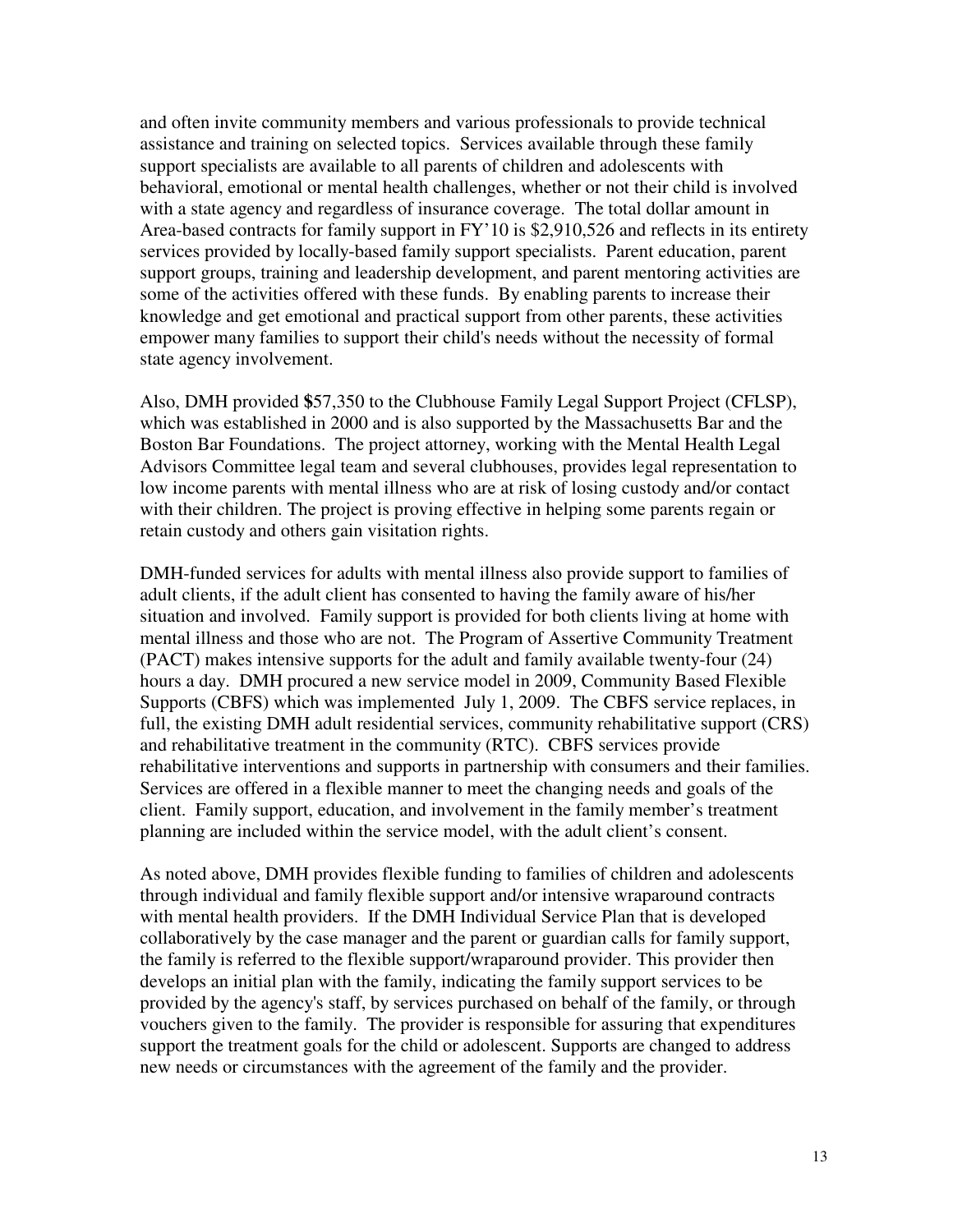In addition, DMH has taken concrete steps through use of the internet and printed materials to improve awareness of mental health services and has modified its application forms for authorizing DMH services. These changes were designed to streamline paperwork, link consumers and family members with appropriate services in a more efficient manner and to provide consumers and family members with a user-friendly process that focuses on their desired outcomes and goals. Since these changes were made, there has been an increase in the percentage of completed applications for services.

# **New Initiatives**

In the coming year, DMH will be engaged in several significant activities that will reshape how services are delivered. Throughout these activities, the agency will secure input from families regarding services and structures that will facilitate service access and improve consumer and family outcomes. DMH will continue to monitor the impact of CBHI on its service system and plan for adjustments to its system as needed. For children and adolescents, DMH will reprocure its statewide family support network and intends to use the process as an opportunity to enhance the ways in which the network identifies, outreaches to, and supports families of children, youth, and young adults with serious emotional disturbance. For adults, we are planning to procure the clubhouse and respite systems.

# **IV. Accessing Services and Supports**

The legislated mission of DMH calls for a focus on serving adults with serious mental illness and children and adolescents with serious emotional disturbance who have continuing care needs that cannot be addressed by acute care services. DMH's budget is predicated on the assumptions that the acute care sector will fulfill its role, that insurers included under the state's parity legislation will fund the mental health services identified in the legislation, and that generic community agencies and organizations, given some assistance, can and will serve most children and adults, including those with mental health needs. In September of 2009, DMH and the Division of Insurance issued a joint Bulletin clarifying Intermediate Care and Outpatient Services covered under the Massachusetts Mental Health Parity Law.

One approach DMH has taken to assuring access to services is to foster educated consumers and families who can advocate for high quality acute care services and necessary funding. It should be noted that for adults, unless the parent is the legal guardian, DMH cannot contact the family without the client's permission. Thus, outreach work targets both families and adult consumers themselves. DMH funds entitlement specialists who provide training and who work with consumers and families around access to the full array of entitlements and supports for individuals with mental health problems, including Medicaid, private health insurance coverage, SSI and SSDI, housing and legal aid. Both PAL and NAMI provide information to families regarding access to DMH services, and other means of securing and paying for mental health services. Since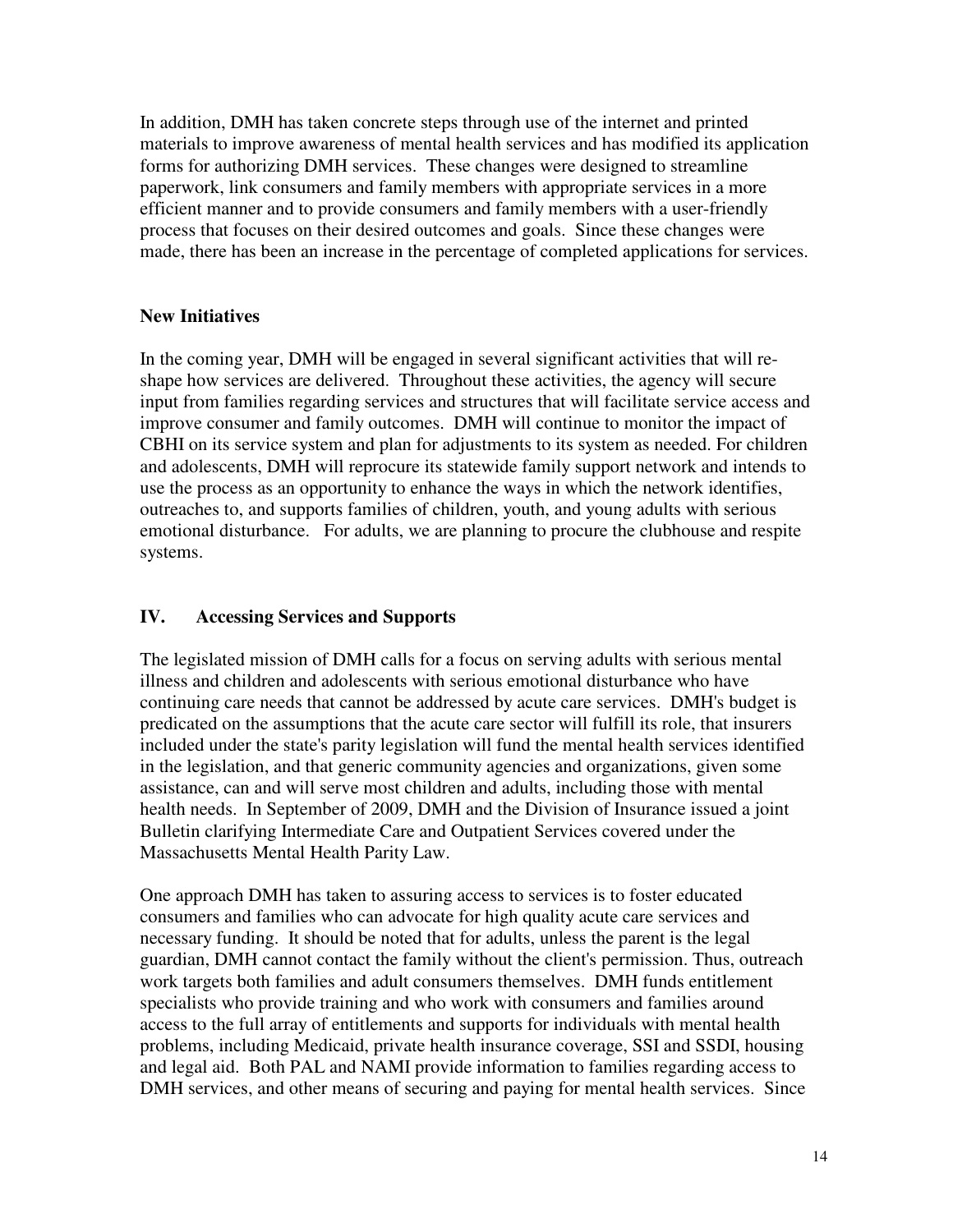most children and adolescents with serious emotional disturbances also have special education needs, PAL, family support specialists and case managers are a resource for parents around special education services and appropriate school plans for children with mental health challenges.

DMH does extensive outreach and training with community agencies and organizations to make them aware of DMH services including services such as education and family support activities sponsored by NAMI and PAL,. The toll-free Consumer Help-line at DMH fields calls from families as well as from clients. In FY'10, the line received a total of 595 calls including 153 from individuals who identified themselves as consumers and 152 from family members. We want to note that there has been a drop in calls to the DMH Consumer Help-line due to the availability of other reliable sources for assistance such as the Transformation Center, Recovery Learning Centers and NAMI. The Department also stopped counting calls requesting general information. DMH is working with EOHHS to develop a plan to better align its state-operated and supported information and referral lines to create operating efficiencies and to improve access to consumers and families. For children and adolescents, DMH also works collaboratively with Adoptive Families Together, the Federation for Children with Special Needs, and Massachusetts Families Organizing for Change, an organization focused on individuals with developmental disabilities and mental retardation which is increasingly drawing families whose children have behavioral health problems, to assure that they know about DMH services. DMH provides training to acute care psychiatric units, and to other state agencies such as the Department of Children and Families to keep them abreast of DMH services and service authorization requirements.

In August 2009, DMH promulgated revised service planning regulations which were designed to incorporate the planning processes that are integral to DMH's new service model, Community Based Flexible Supports (CBFS). The regulations describe the Individual Action Plans (IAPs) required to be developed by CBFS providers, and distinguish them from Individual Service Plans (ISPs) developed by DMH case managers. The planning processes focus provider and consumer attention on consumer voice and choice, and are driven by a commitment to the principles of recovery. The regulations also shift the process away from categorical DMH eligibility to one of service application and approval. The purpose of this shift is to emphasize the matching of consumers who meet clinical criteria to specific services that DMH offers and has available, as opposed to a less well-defined "eligibility" for any or all DMH services.

NAMI has a statewide information and referral line that services thousands of callers a year. Through these calls and other requests, NAMI-MASS mails and distributes approximately 10,000 informational packets a year, covering topics ranging from the basics of mental illness to issues surrounding guardianship. The PAL Central Office distributes a newsletter to more than 4,000 individuals. Area-based parent coordinators, part of the PAL family support network, serve as local information and referral resources.

General community information campaigns are conducted by the Massachusetts Association for Mental Health (MAMH) as part of its campaign to combat the stigma of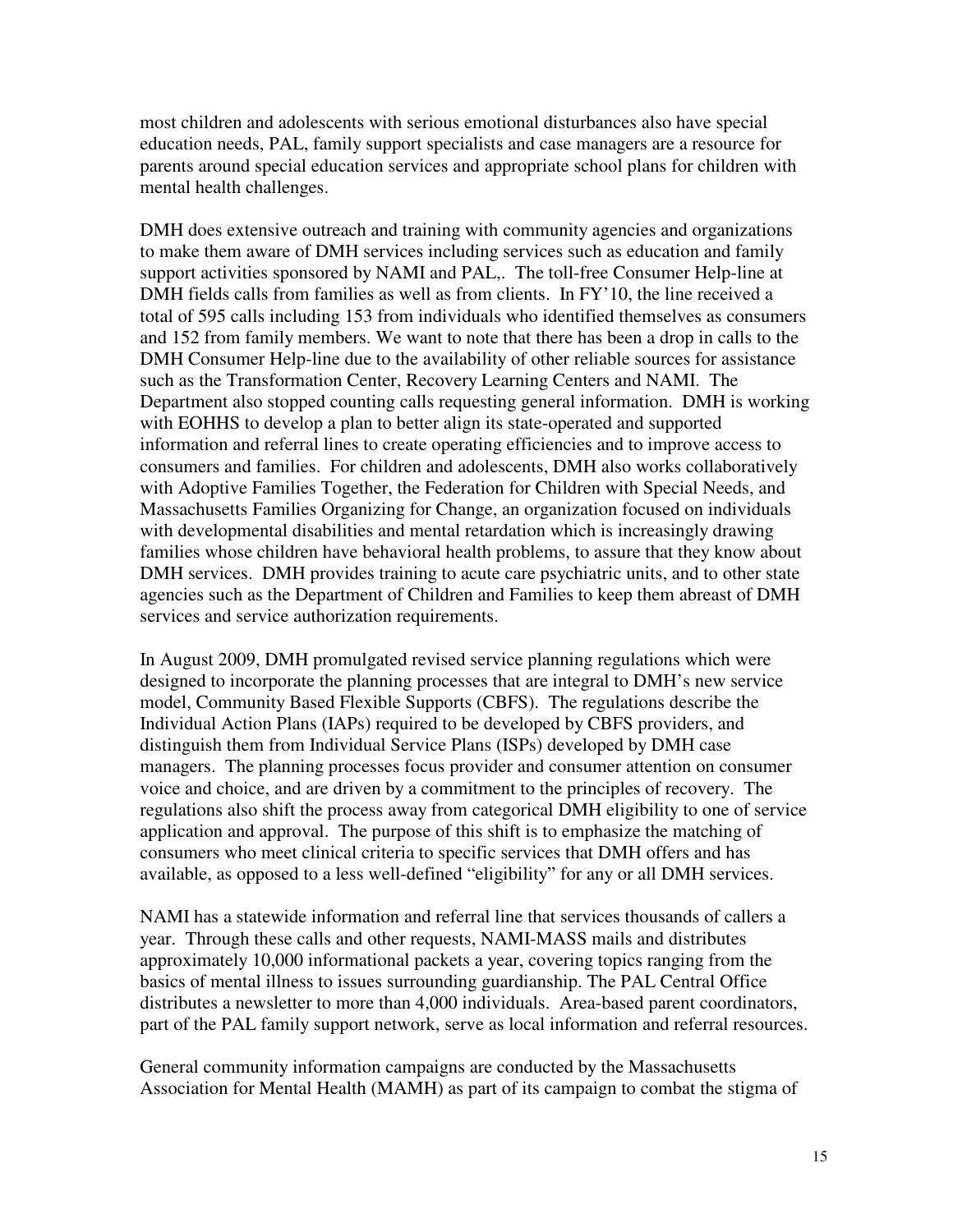mental illness. Media are particularly involved during the month of October to promote the National Depression Screening Day, and also during May, which has been designated nationally as Mental Health month. The first week in May is Children's Mental Health Week. The DMH Areas and family support specialists sponsor numerous activities to increase knowledge about child mental health and the successes that youth with mental health issues can achieve. Local activities have included photography shows of work done by youth, Area-wide conferences with youth performances, and distribution of informational materials to libraries, schools, and pediatricians' offices.

DMH and the Department of Children and Families continue to collaborate to assure that caregivers with mental illness involved with the child welfare system receive the services they need. In January 2002, DMH changed its adult eligibility guidelines to require that adult applicants be asked if they are involved with the Department of Children and Families, and if so, to offer short-term DMH services while their applications are being considered. The DMH Request for Services asks all adult applicants if they are parents, as any individual involved with the mental health system may need parenting support. The Areas report annually on service provision to this population. In FY'10, 173 adults who completed applications requesting services indicated Department of Children and Families involvement, of which 50% were individuals who had requested DMH services in previous years. Seventy one percent were approved for adult DMH services; 4% were ineligible without determination, and 25% were not authorized for DMH services. The impact of parental mental illness on child well-being is increasingly documented in research. There are parent support groups at Employment Options and Atlantic House clubhouses. DMH continues to participate on the Statewide Advisory Group for Parents with Mental Illness and their families created through the University of Massachusetts Medical School (UMMS). This group includes representatives from DMH, PAL, the University of Massachusetts Medical School (UMMS), Employment Options, the Cole Resource Center, Mental Health Legal Advisors Committee, Wayside and Rosie's Place. DMH makes a significant contribution to the research and intervention projects developed by the Parents' Project team at the UMMS Center for Mental Health Services Research. DMH administrators, staff, and clients are key stakeholders in identifying the team's agenda, implementing projects, and disseminating findings to the field, consumers and family members. A DMH staff member serves on the Steering Committee of the Family Options Project which is implementing and testing an innovative psychosocial rehabilitation intervention for parents with serious mental illness and their children. Researchers from the UMMS and Employment Options, Inc., a psychosocial rehabilitation clubhouse agency, are partnering to study both the process of implementing a family intervention and its outcomes.

#### **New Initiatives**

DMH will monitor the impact of its new adult services CBFS procurement regarding access to services and the regulatory changes to the service authorization process for both adults and children. DMH will continue its current Family Supports for families of children and adolescents, and will gather feedback through PAL on the impact on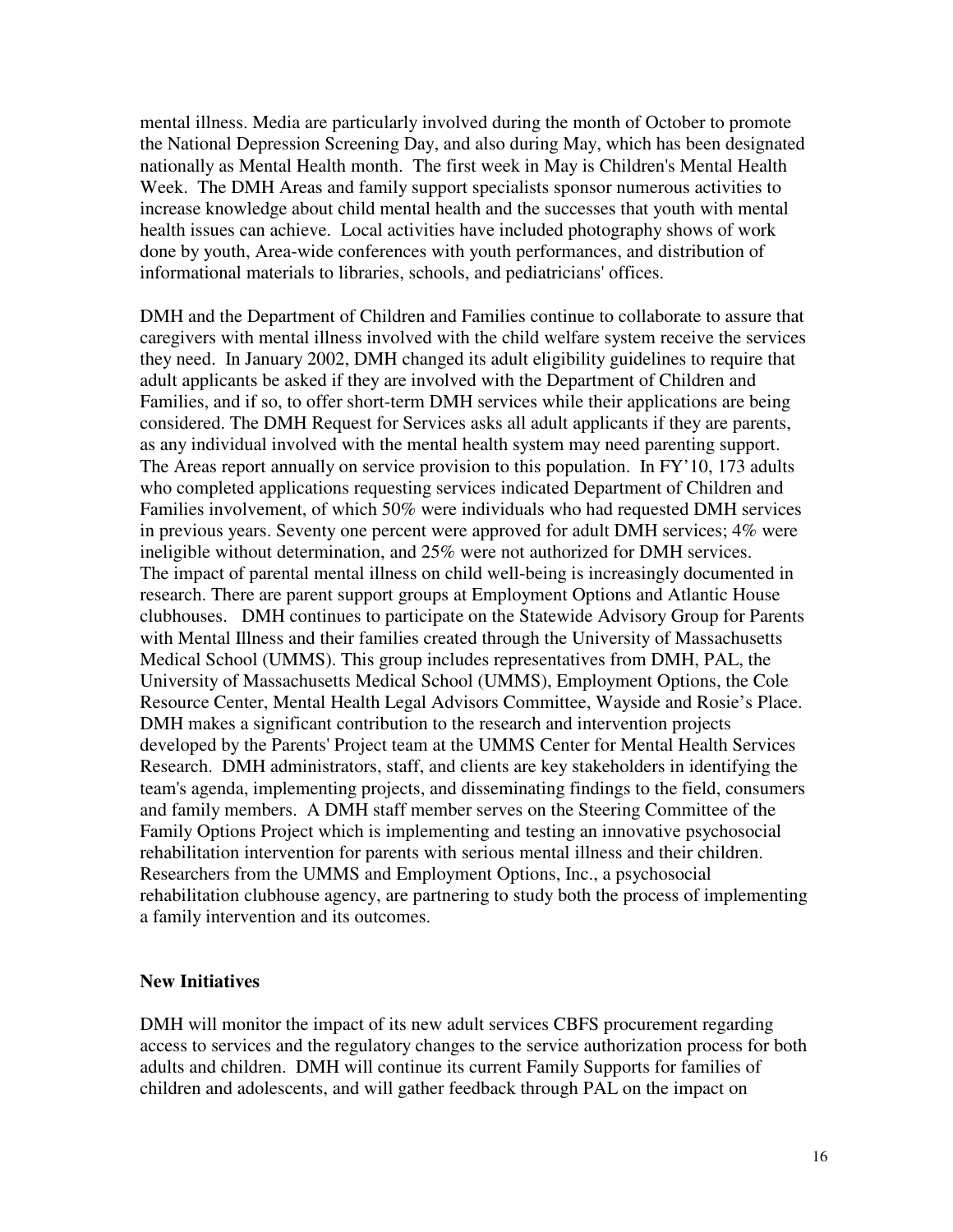families and family satisfaction with the new CBHI services that .were phased in over FY10 beginning July 1, 2009.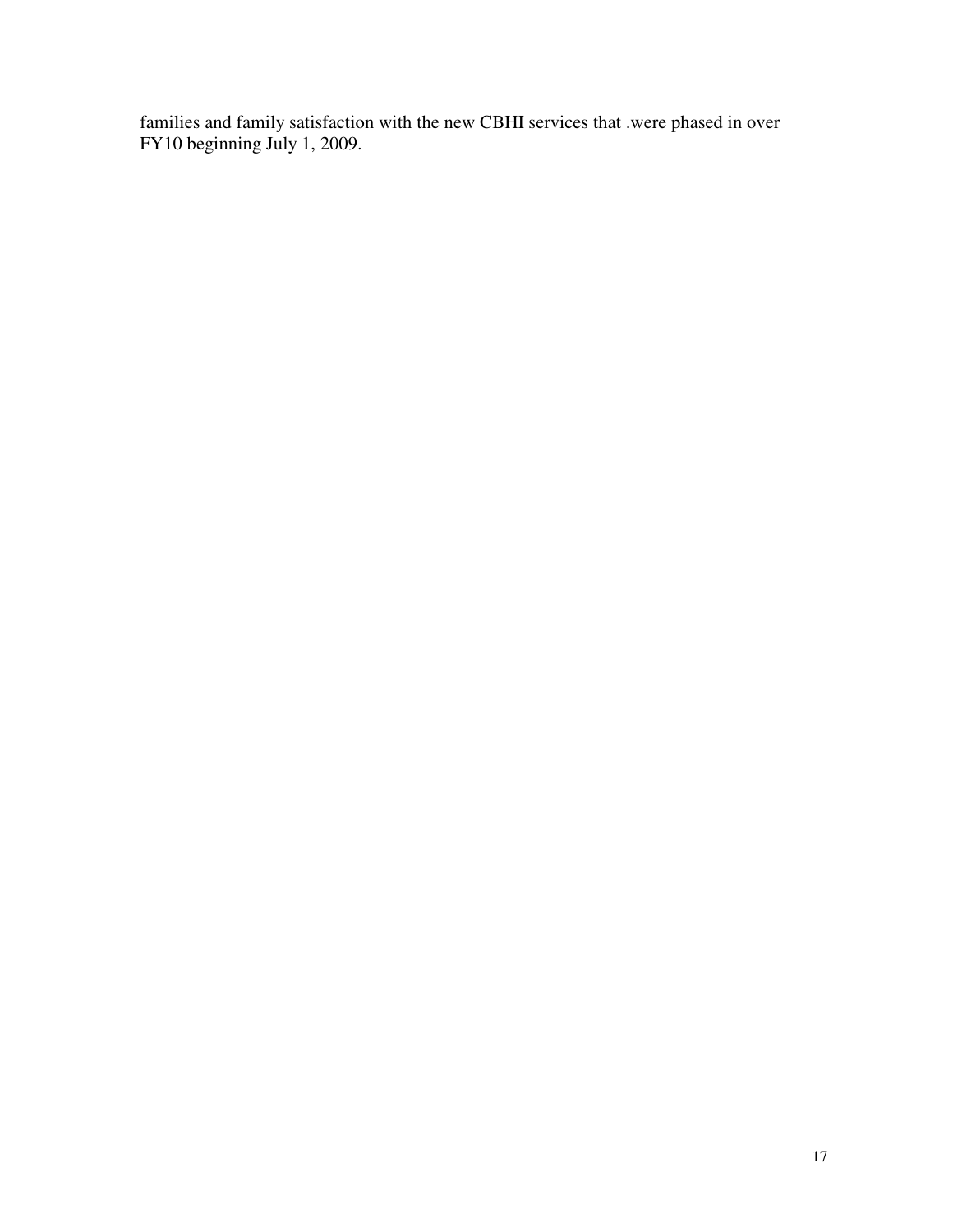#### **V**. **Culturally Competent Outreach and Support**

The Department is committed to culturally competent care. All services are made accessible to individuals and families as needed. If English proficiency is limited, then interpreter services are made available. Likewise, interpreters are made available for individuals who are deaf and hard of hearing. DMH attempts to insure that all written materials are available in the client's preferred language. Translations are done, as needed, for individuals for client-specific matters. The DMH Office of Multi-Cultural Affairs (OMCA) reviews DMH-prepared documents to assure that they are culturally appropriate for all populations. OMCA participates in community dialogues, provides trainings and presentations as part of its regular activities and offers cultural competence consultations as well as informal referrals for DMH staff and providers. In addition, the Department has a Multi-cultural Advisory Committee (MAC) that advises the Commissioner and the OMCA director.

Each year, the University of Massachusetts (UMass) conducts an annual consumer and family member satisfaction survey on behalf of DMH. The survey measures consumer and family member satisfaction and outcomes in the following domains: general satisfaction, access, quality and appropriateness, participation in treatment planning, treatment outcomes, functioning, and social connectedness. The survey results are used for service planning and improvement activities, as well as federal reporting. A DMH advisory group works with UMass to make improvements to the survey each year. In 2008, the survey process was modified to improve the response rate and appropriateness of the survey for cultural and linguistic minorities. One improvement is the use of interpreters and translated surveys and materials for DMH clients with a preferred language other than English, including the use of ASL interpreters. The survey and related materials were translated into 10 languages in 2008. In addition, several questions were added to the survey regarding the availability of translated materials and interpreters in service delivery. The 2009 survey results were analyzed by race and ethnicity for the first time. UMass is currently conducting the 2010 survey.

The Office of Multicultural Affairs (OMCA) has developed and completed two threeyear Cultural Competence Action Plans (FY'02-'07), and one two year plan (FY'08-'09) placing DMH's mission of culturally and linguistically competent care into action. Major building blocks of systemic competence have been established, such as community partnerships, leadership development, service and standards development, education and training, information dissemination and data and research. The FY'11 Cultural Competence Action Plan establishes goals, objectives and timelines for the integration of cultural and linguistic competence into Community Based Flexible Support Services and Children's Behavioral Health Initiative services. Examples of accomplishments and activities of DMH under the leadership of OMCA include:

• The MetroWest Mental Health/Substance Abuse Task Force and the Central Massachusetts Area Health Education Center have partnered to establish the Framingham Mental Health & Substance Abuse Health Disparities Project. OMCA is a member of this community based initiative seeking input directly from community members and organizations working together to eliminate the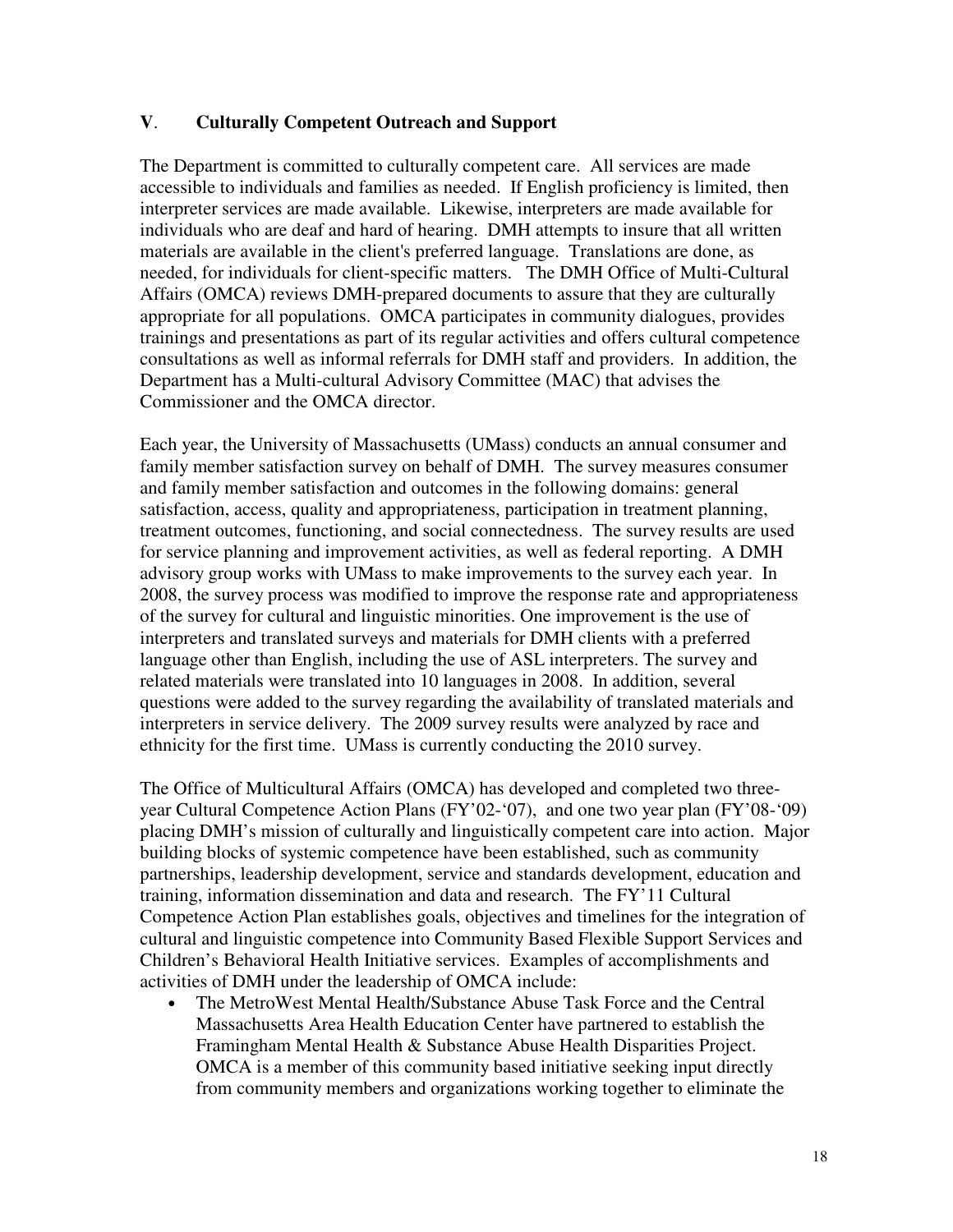disparities in access to and utilization of mental health and substance abuse treatment programs in the Brazilian and Latino communities of Framingham, Massachusetts.

- OMCA participated in the design and implementation of Latino Child Traumatic Stress Outpatient Program of the Latin American Health Institute funded by National Child Traumatic Stress Network.
- OMCA and DMH Child and Adolescent Services provide support to multicultural peer leaders, family partners and members of the multicultural community to facilitate their involvement in DMH and community advisory boards. This support includes but is not limited to review of the meeting agenda prior to the meeting, gathering of information in preparation for meetings and debriefing opportunities following meetings.
- A Multicultural Advisory Council family member and two young adults from the Youth Development Council were members of the Massachusetts policy team which participated at the first SAMHSA National Policy Summit on the Elimination of Disparities in Mental Health Care representing family and peer voice.
- OMCA continues to collaborate with the Executive Office of Health and Human Services, the Department of Public Health/Bureau of Substance Abuse, and the Massachusetts Behavioral Health Partnership (MBHP) to improve access and availability of culturally and linguistically relevant services for individuals covered by MBHP, the MassHealth behavioral health care-out vendor.
- The Department of Mental Health was awarded one of six states in the to participate in the first National Policy Summit on the Elimination of Disparities in Mental Health Care. Massachusetts Executive Office of Health and Human Services intends to develop the Children's Behavioral Health Initiative (CBHI) Interagency Policy Agreement that supports the goal of eliminating disparities in mental health care. CBHI agencies include the Departments of Children and Families, Mental Health, Public Health, Youth Services and MassHealth, the state's Medicaid agency. DMH is the project lead of the policy initiative. A shared logic model to guide the policy and system transformation of children's mental health across CBHI agencies to meet the needs of culturally and linguistically diverse communities has been developed. The goals of the policy initiative are: 1) defining common data collection elements for race, ethnicity and language across CBHI agencies and developing the capacity to use data on demographics, prevalence data, service utilization, and geographic service availability to measure disparities and their contributing factors as well as inform policy and research development, program development and service delivery and clinical practices; 2) identify common standards for cultural and linguistic competence that attend to performance and outcome measures for all CBHI agencies to eliminate disparities in access, availability, utilization and outcomes.
- OMCA is a member of the inter-agency work group, convened by Governor Patrick, to review and prioritize the 130 recommendations contained in the New Americans Agenda Report that was submitted by the Governor's Advisory Council for Refugees and Immigrants. The workgroup prepared the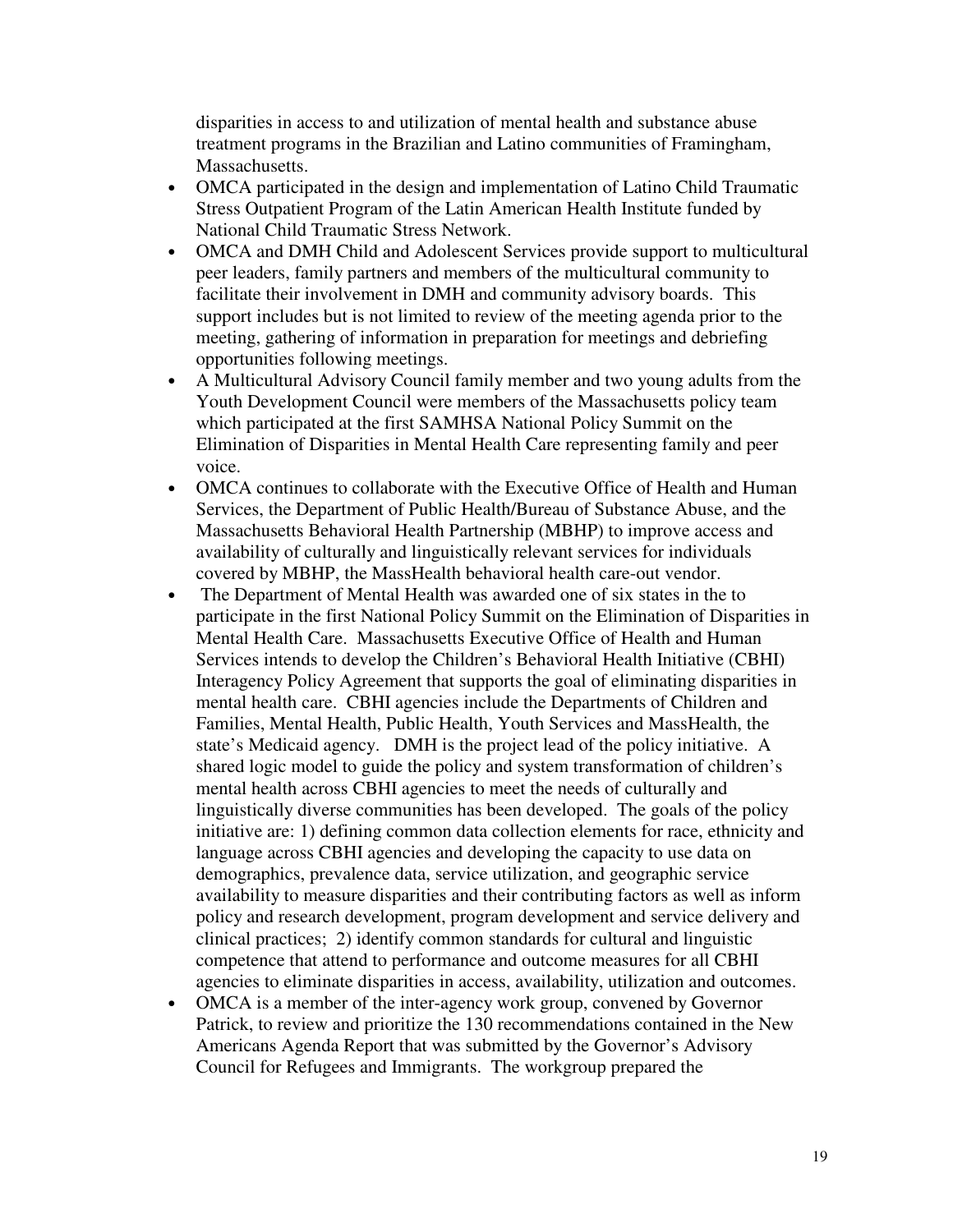Massachusetts New Americans Agenda Action Plan, which addresses access to health care.

- OMCA partnered with the Harvard Program in Refugee Trauma, Massachusetts Behavioral Health Partnership, the University of Massachusetts Medical School Office of Community Programs, City of Lawrence Department of Public Health and Taunton State Hospital to provide three Area trainings on Healing the Wounds of Mass Violence: Assessment and Treatment of Refugees and Torture Survivors.
- OMCA provided 18 consultations for DMH staff, providers, and other human services agencies on clinical assessment and treatment strategies for clients and their families to ensure that care is culturally appropriate and relevant.
- OMCA completed the mental health disparities bibliography and made it available on the DMH intranet site so it is accessible to all staff. OMCA provided approximately 50 information and resource referrals to DMH staff, providers, individual and families.
- DMH standardized the collection of clients' race, ethnicity, and preferred language information in the Mental Health Information System (MHIS). OMCA regularly collects population census data based in the Department's Areas, major cities, service enrollment, and prevalence rates of mental illness based on race and ethnicity.
- Multicultural and disparities research became an integral part of the research agenda of the two Centers of Excellence with dedicated resources. Two examples are:
	- o Commonwealth Research Center was awarded a National Institute of Mental Health grant for a research study on Cultural Risk and Protective Factors in the Onset of Schizophrenia. The purpose of this study is to examine the relationship between socio-cultural factors and duration of untreated psychosis.
	- o The University of Massachusetts Medical School, Center for Mental Health Research, completed a Multicultural Psychiatry Needs Assessment to identify areas and resources in clinical and mental health research, education, and delivery of services. The Center is planning to submit a research proposal on the Appealing Features of Vocational Supports for Latino and non-Latino Consumers which will identify common factors across employment programs that appeal to young adults with serious mental illness.

# **New Initiatives**

The Office of Multicultural Affairs will continue to be an active participant in the service procurement process as DMH services are put out to bid and will continue to be involved on the oversight activities for the CBHI. Making sure that there is equal access to service for all ethnic and racial population and that services are culturally appropriate are two benchmarks against which all recommendations and procurement materials will be measured. DMH will track data on health care disparities within the structure of its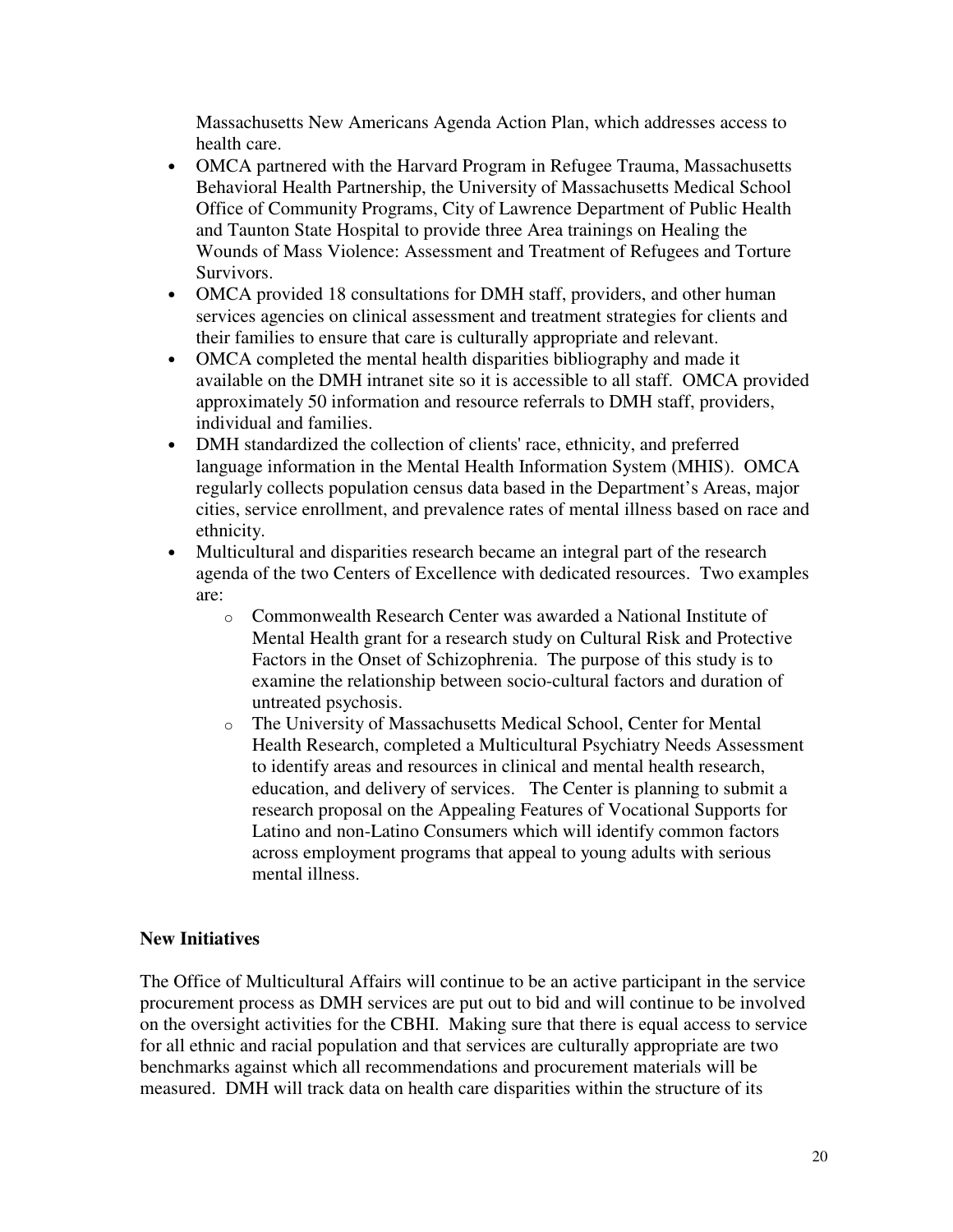Quality Council and quality improvement activities. In addition, DMH will produce a workforce development plan that reflects the diversity of the state's population, with the aim of attracting qualified candidates, fostering staff retention and promoting public sector work.

# **VI Interagency Collaboration**

Major planning for child and adolescent service system development and integration is taking place as part of the Children's Behavioral Health Initiative (CBHI). The original CBHI Advisory Group was reorganized, but most of its members are now members of the Children's Behavioral Health Advisory Council mandated under An Act Improving and Expanding Behavioral Health Services for Children in the Commonwealth. The Council continues to advise on implementation of the remedy for the Rosie D lawsuit and, in addition, has the responsibility to review the following: reports from the Secretary on the status of children awaiting clinically-appropriate behavioral health services; behavioral health indicator reports from Department of Early Education and Care; research reports from the Children's Behavioral Health Research Center to be established in accordance with this Act; and Legislative proposals and statutory and regulatory policies impacting children's behavioral health services. In addition, the Council is expected to prepare an annual report that includes legislative and regulatory recommendations related to: best practices for behavioral health care of children, including practices that promote wellness and the prevention of behavioral health problems and support development of evidence-based interventions with children and their parents; implementing interagency children's behavioral health initiatives that promote a comprehensive, coordinated, high-quality, safe, effective, timely, efficient, equitable, family centered, culturally competent, and a linguistically and clinically appropriate continuum of behavioral health services for children; the extent to which children with behavioral health needs are involved with the juvenile justice and child welfare systems; licensing standards relevant to the provision of behavioral health services for programs serving children (including those licensed by non-EOHHS entities); continuity of care for children across payers, including private insurance; and racial and ethnic disparities in the provision of behavioral health care to children.

DMH is also engaged in interagency activities with a specific focus. There are numerous activities to promote the mental health of young children. DMH has been an active participant in DPH's Project LAUNCH grant program funded by the Substance Abuse and Mental Health Services Administration for promoting the wellness of young children from birth to 8 years of age by addressing the physical, emotional, social, cognitive and behavioral aspects of their development. Massachusetts was one of 12 states awarded this grant for up to \$850,000 each year for 5 years. DMH is also actively engaged in the MYCHILD SAMHSA Children's System of Care grant which seeks to identify children through age 5 who have or are at high risk for SED, providing them with family-directed, individualized, coordinated and comprehensive services. Target areas include: 1.) Early identification and linkage to effective services and supports of children showing warning signs of SED and/or exposed to "toxic stress"; 2.) Culturally and linguistically competent support and linkage of children and families to accessible, affordable, coordinated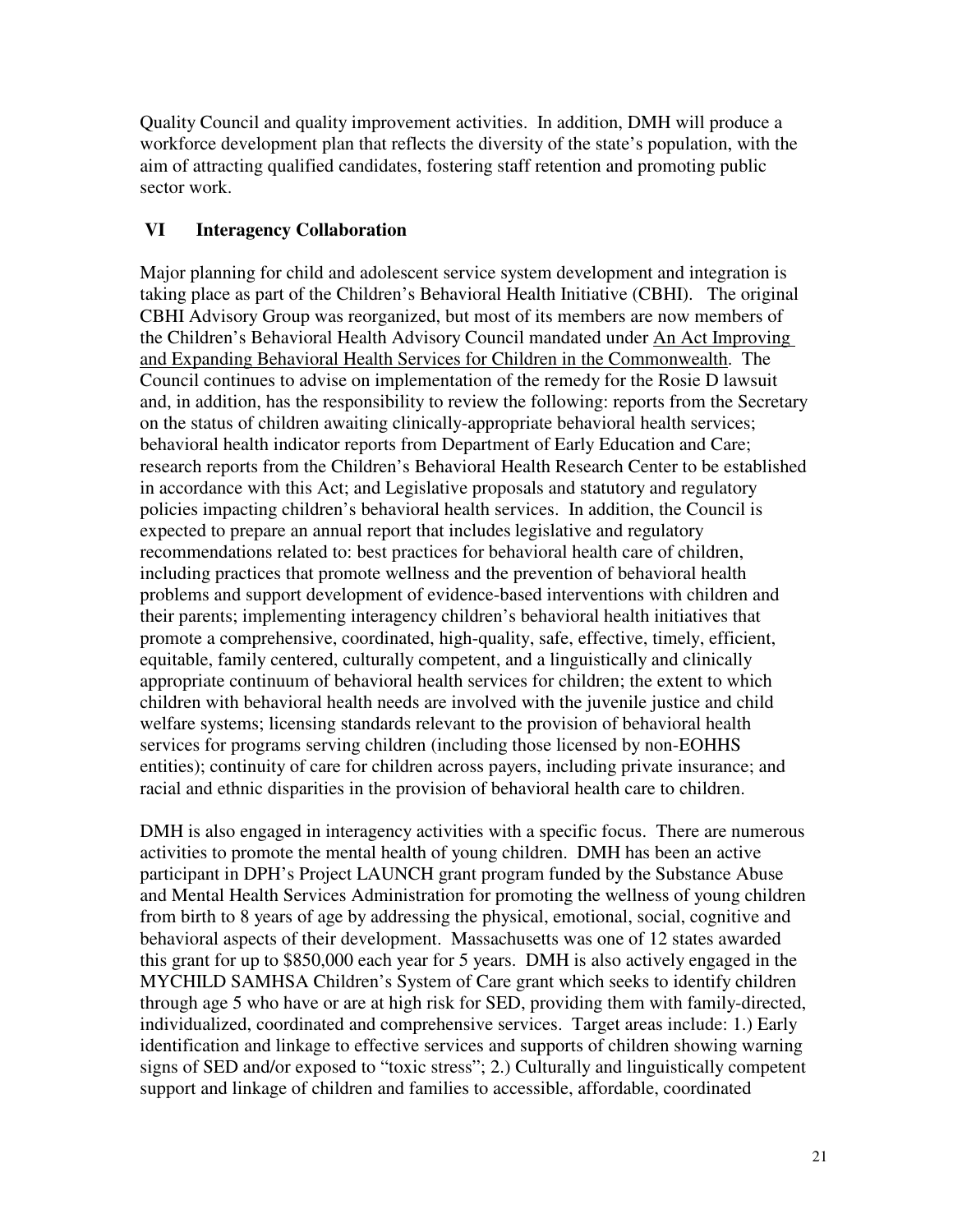services; 3.) Expansion of service capacity to provide community based mental health clinical and consultation services in children's natural environments; 4.) Cross-training of early childhood and family support workforces to recognize and respond to infant and early childhood mental health issues using evidence-based, developmentally-appropriate, relationship-based tools and practices; and 5.) Evaluation of outcomes for continuous improvement, and identification of the return on investment of early intervention and treatment.

In the fall of 2009, Governor Deval Patrick convened a group of over 300 human services stakeholders to explore how the public, private, and non-profit sectors can work together to create a more responsive, efficient, and innovative human service system in Massachusetts. One of the recommendations made by the group was to develop a single integrated service delivery plan for children and their families who are receiving services from multiple state agencies. The Commissioners of DMH and DCF are leading this new EOHHS Integrated Case Management Initiative which includes the Departments of Mental Health, Children and Families, Public Health, Transitional Assistance, Developmental Services, the Commissions for the Blind and the Deaf and Hard of Hearing, the Office of Refugees and Immigrants, the Mass Rehabilitation Commission, and the Departments of Early Education and Care and Elementary and Secondary Education. The group's primary goal is to develop a protocol for a single integrated service delivery plan for children and their families who receive services from multiple state agencies. It expects to submit recommendations to the Secretary of Health and Human Services by December 2010.

DEEC, which licenses all childcare programs in the state, and MassHealth have jointly funded clinical positions, based in community clinics selected by childcare programs, to provide consultation, training and triage for children with behavioral problems. Many of these children exhibit symptoms of Post Traumatic Stress Disorder or other early traumas. DEEC also funds clinical consultation to day care programs, inviting DMH to participate in its provider selection process.

DMH remains actively engaged with the CMHS systems of care grant to Central Massachusetts Communities of Care (CMCC) to serve Worcester County, excluding the city of Worcester, which focuses on youth with SED at risk of involvement with the juvenile justice system. Primary measures of success for that program are reduction in the use of DYS detention and Child in Need of Services (CHINS) filings. As a complementary activity to CMCC, the Department of Elementary and Secondary Education is also paying for the introduction of school-based Positive Behavioral Interventions and Support (PBIS) into selected schools within the CMCC service area. EOHHS is the grantee, with DMH providing administrative oversight.

DMH and the Department of Children and Families have collaborated to change daily practice in both agencies to better address the needs of service provision for parents with mental illness and improve outcomes for children. DMH changed its practice to offer short-term services to adult applicants who were DCF involved, cross-training has been provided so that workers in each system better understand the resources and also the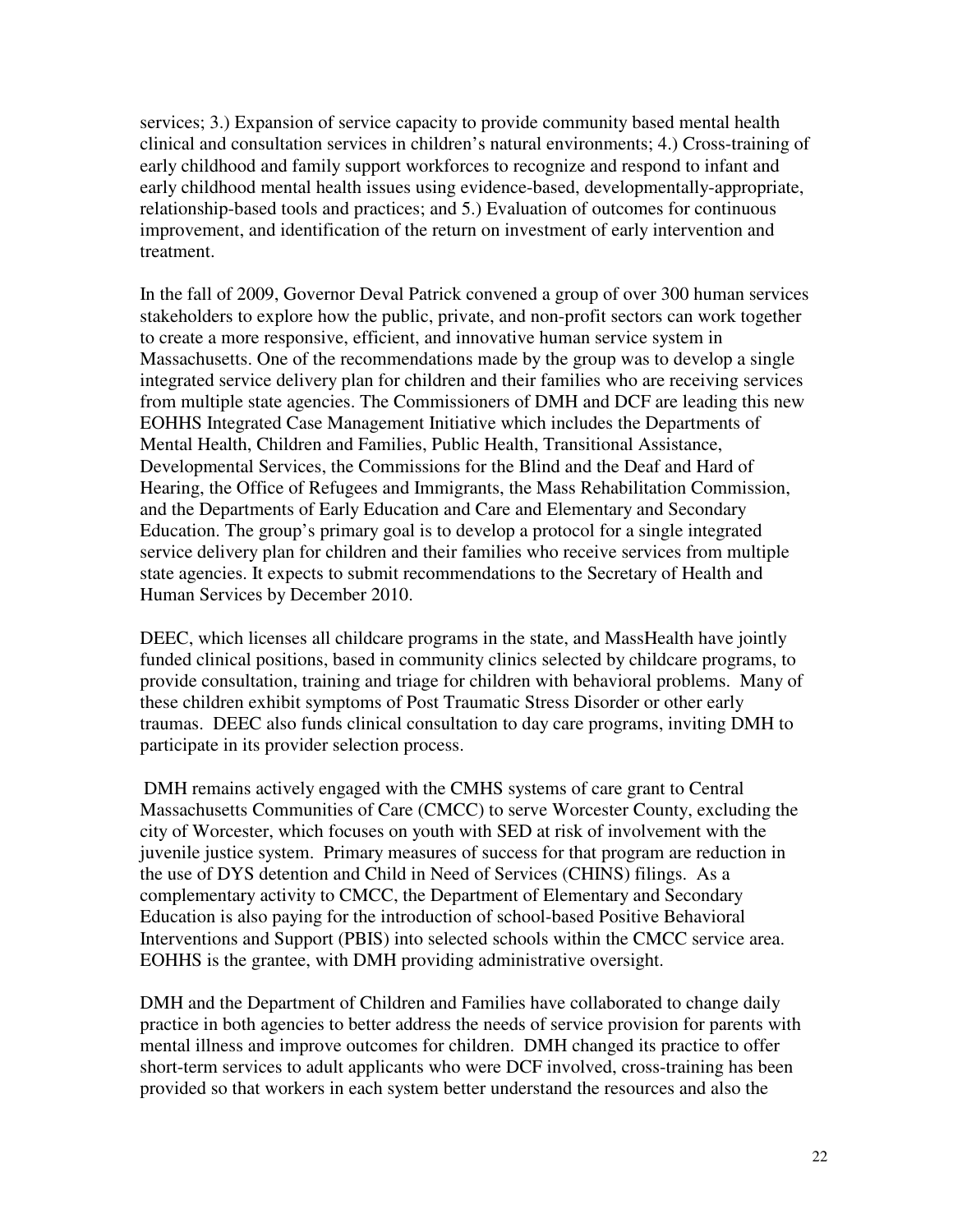regulatory environment in which each works, and DMH consults to DCF regarding service planning for children with mental health problems and for those whose parents have mental illness. DMH continues to assess how its services can be improved for those children who have a parent or primary caregiver living with mental illness and collaborate with DCF to improve identification and supports for parents with mental illness.

 In regard to education, DMH is a co-funder and Steering Committee member of an EOHHS pilot project involving state agencies and 13 school districts and Educational Collaboratives to improve linkages between schools and mental health and social services in communities. DMH and members of PAL, the parent organization, are members of the Statewide Advisory Committee on Special Education. DMH also works closely with advocacy organizations such as Massachusetts Advocates for Children and the Federation for Children with Special Needs to promote understanding of the mental health system and help insure trainings and materials are helpful to parents and to providers working with children with mental health problems.

DMH is also a member of the Task Force on Behavioral Health and the Public Schools established by Chapter 321, the Children's Mental Health Law. Since its inception in 2008, the task force has focused on building a framework to increase the capacity of schools to collaborate with behavioral health providers as well as provide supportive school environments that improve educational outcomes for children with behavioral health needs. During 2009, the Task Force drafted a pilot framework on behavioral health and public schools, which will be revised and finalized in 2010 based on the results of the pilot process. The framework reflects the intent of Chapter 321 and the Task Force to enhance school success for all students by creating a statewide infrastructure to improve behavioral health in public schools. The Task Force designed the organizational structure of the framework to encourage schools to tailor local solutions to address the needs of their communities. In addition to the framework, the Task Force created an assessment tool to measure, first on a pilot basis, schools' capacities in these areas. Work conducted by the pilot sites provided the Task Force with useful information regarding efforts undertaken by a diverse group of schools to address students' behavioral health needs. A key newly developed Framework is focused on family engagement, now recognized by schools as fundamental to its ability to be successful with youth who have behavioral health challenges.

To increase access and the quality of substance abuse and co-occurring services, DMH has been an active member of an Interagency Work Group (IWG) established by the Department of Public Health in 2001 that meets monthly. Membership includes the Departments of Children and Families, Youth Services, Developmental Services and Transitional Assistance, MBHP, the Juvenile Court and the Parent Professional Advocacy League (PAL) and selected substance abuse providers, as well as DMH. The IWG goals are to build common understanding and vision across state systems; design and implement a community centered system of comprehensive care for youth with behavioral health disorders that incorporates evidence based practice; coordinate service delivery across systems; simplify administrative processes; and develop purchasing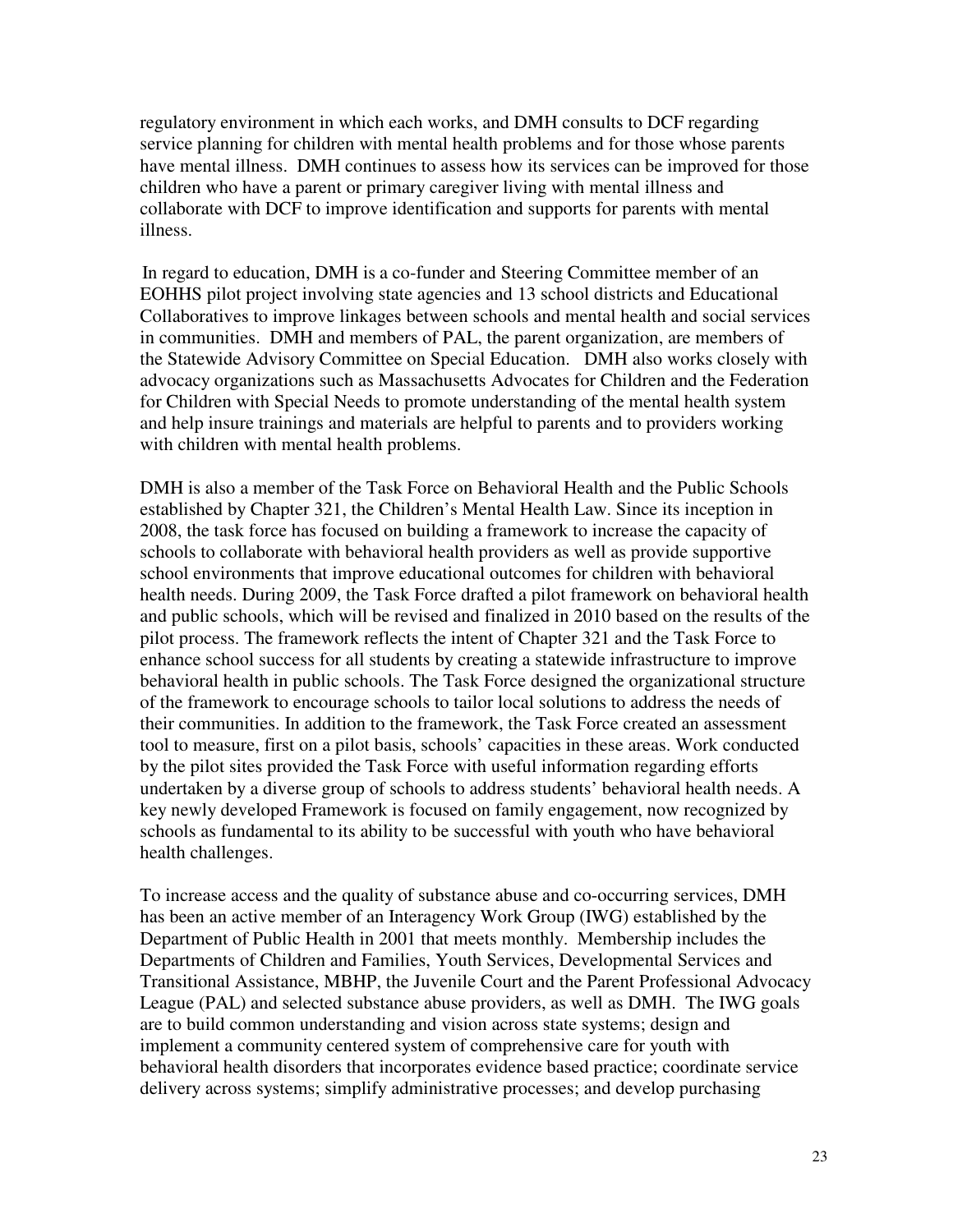strategies that maximize federal and state dollars. The goal continues to be to resolve those issues inherent in mental health and substance abusing clients who are serviced in both systems and to identify the emerging needs and resources necessary for a successful course of treatment. This past year, IWG has developed a strategic plan with input from all agencies; improved its continuum of substance abuse services from outpatient to residential; encouraged continued support from the interagency community ensuring the referral of appropriate youth for services; reviewed the data and outcomes from residential and stabilization services developed by BSAS and identified additional needs, resources and collaborative projects.

As a majority of children in the state have some of their mental health treatment covered by private insurance, this population must be considered as well when talking about an integrated system providing comprehensive services. Massachusetts passed mental health parity legislation in 2000 mandating coverage for both acute and intermediate care and created an ombudsman resource at DPH to oversee managed care implementation. In 2008, the law was amended to broaden its scope to include substance abuse disorders, post-traumatic stress disorders, eating disorders and autism for both adults and children. In 2009, DMH, the Division of Insurance, and DPH issued guidance clarifying what is covered under intermediate care. As the state achieves full implementation of the Rosie D court order, one of the challenges is to create a provider network that serves both the publicly and privately insured and ensures continuity of care as children move on and off of Mass Health.

DMH also continues to work in collaboration with the Department of Public Health and other EOHHS agencies to include individuals/families who have special health needs in regional disaster planning initiatives. DMH participated with the Massachusetts Association of Older Americans, Executive Office of Elder Affairs, the Massachusetts Aging and Mental Health Coalition in producing the second edition of "Eliminating Barriers to Mental Health Treatment: A Guide for Massachusetts Elders, Families, and Caregivers", a resource in great demand within the state and which federal officials are recommending as a national model.

#### **New Initiatives**

As DMH proceeds with its procurements in FY'11, it will continue to solicit input from the other state agencies with which DMH regularly interacts, including the child-serving agencies and Elder Affairs. Family support will continue to be a critical agenda item. The Family Partner and Parent Support Provider training and certification process being developed by DMH and PAL will have the capacity to be tailored to address the needs of CBHI in general and agency-specific needs.

To further advance the CBHI vision and evolution of the system, EOHHS, DMH and DCF began a process in FY'10 to jointly procure residential services. Although over the last decade these agencies have systematically procured residential services with a System of Care lens, they have done so separately. The current goal is to achieve better and more sustainable positive outcomes for children and families through joint